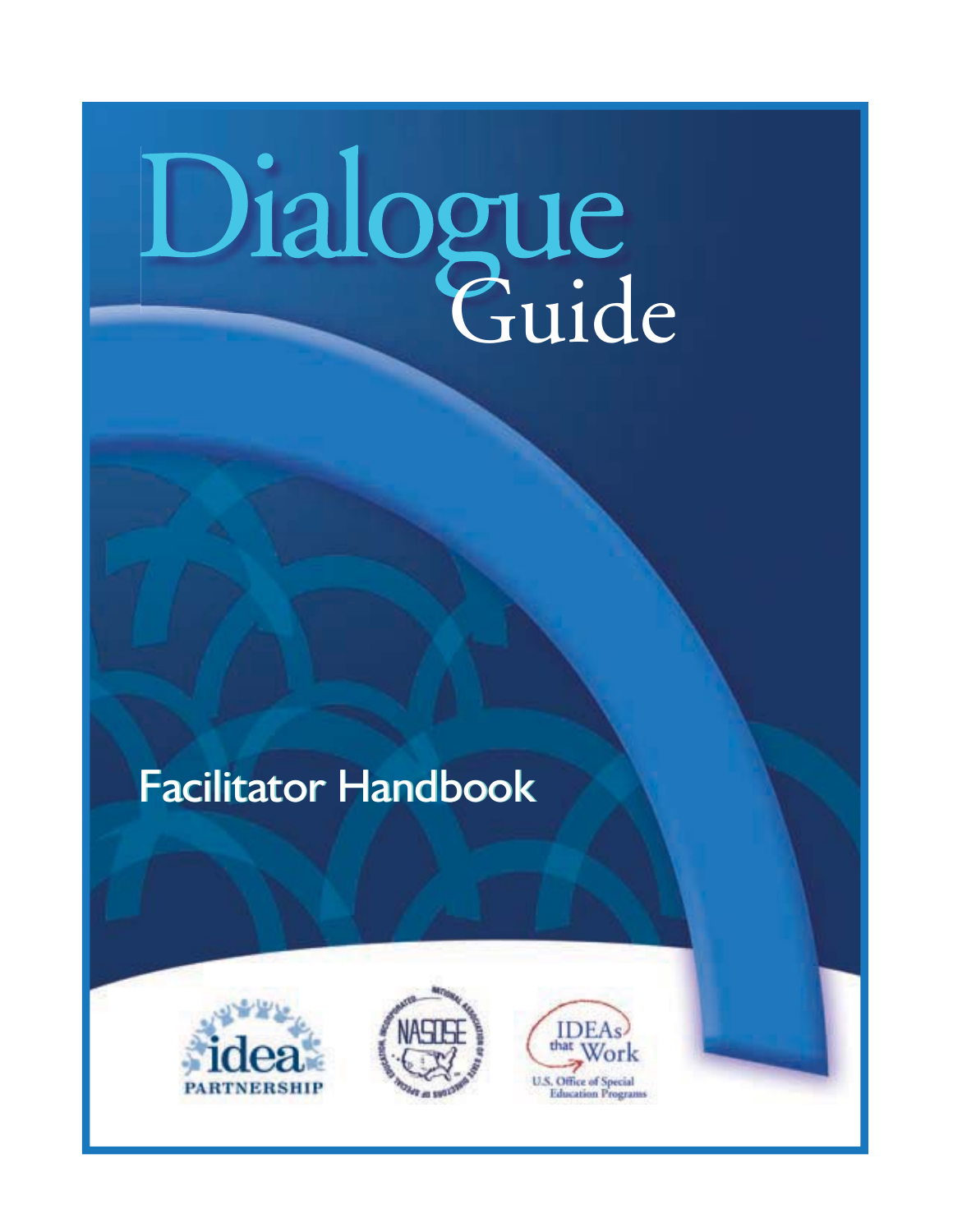

#### **http://ideapartnership.org**

Publication of this document is made possible through Cooperative Agreement #326A010001 between the National Association of State Directors of Special Education (NASDSE) and the Office of Special Education Programs of the U.S. Department of Education. The contents of this document do not necessarily reflect the views or policies of the Department of Education, nor does mention of trade names, commercial products, or organizations imply endorsement by the U.S. Government or by NASDSE.



TDD: 703.519.7008 www.nasdse.org

*ii ...........................................................................................................................IDEA Partnership*



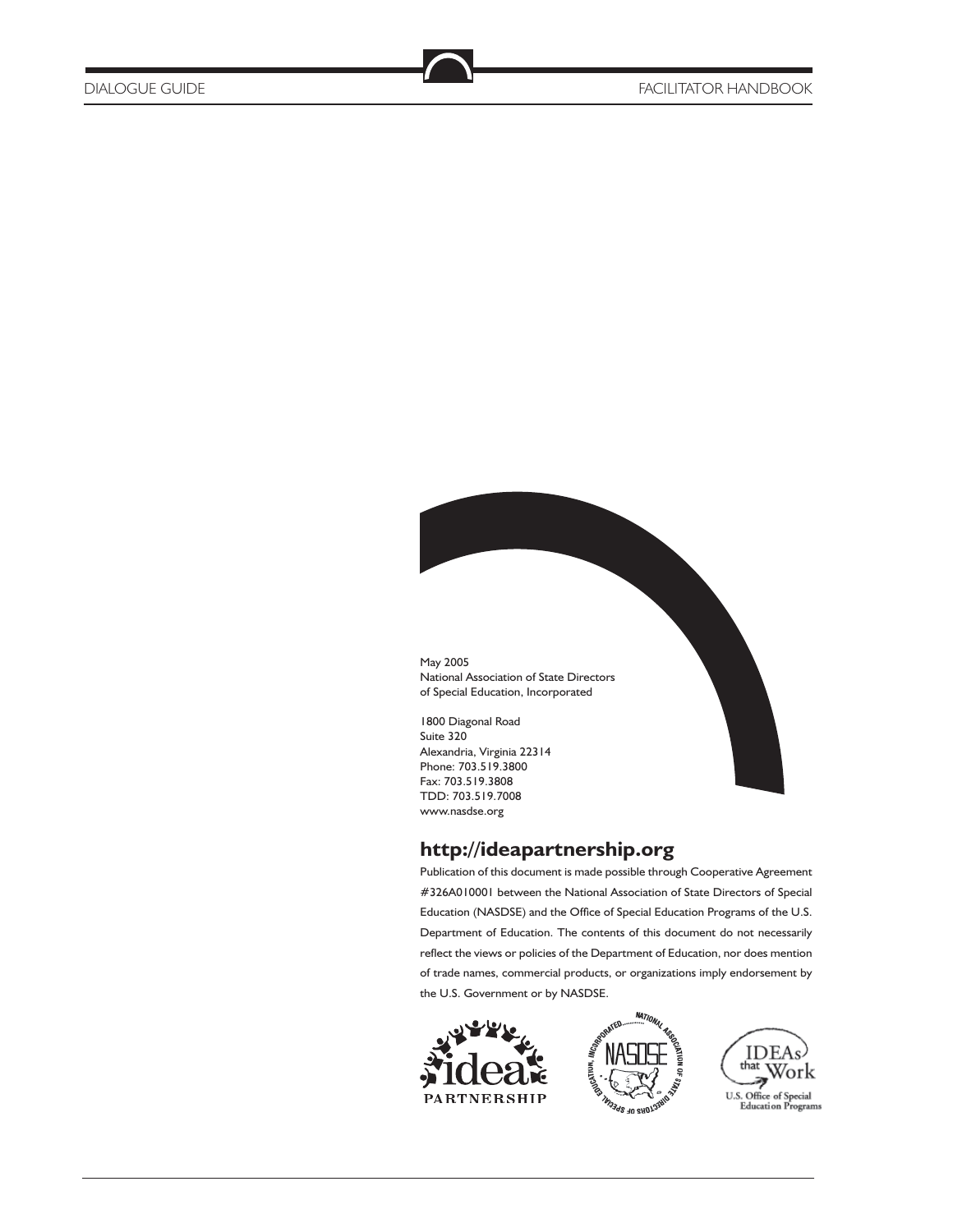

*IDEA Partnership ......................................................................................................................... iii*

| Organizing a Dialogue Guide Activity 11     |
|---------------------------------------------|
| Convening a Dialogue Guide Activity  17     |
| Taking the Dialogue Guides a Step Further23 |
|                                             |

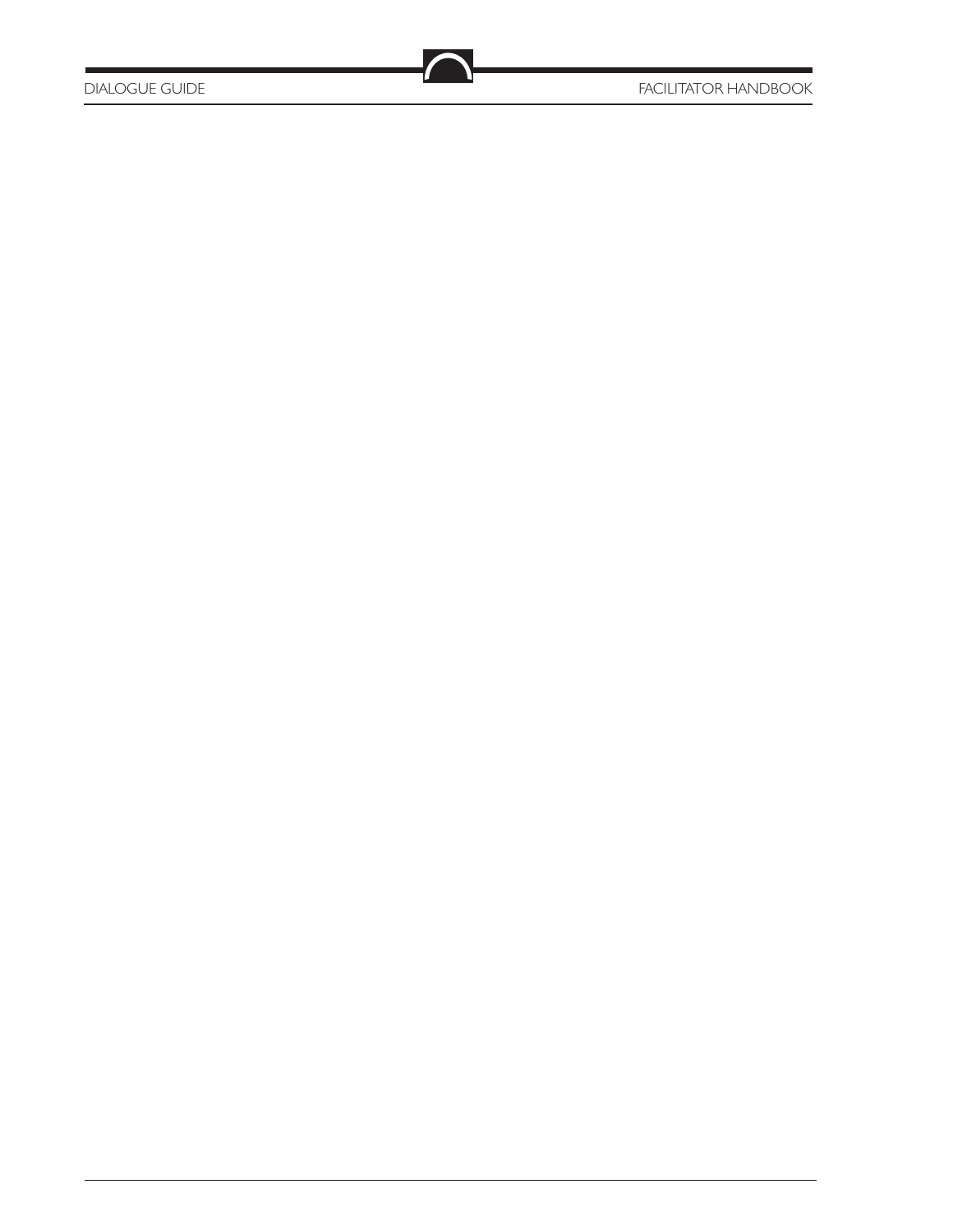



# Foreword

Welcome to the IDEA Partnership!\* We are devoted to stimulating new ways for stakeholders—administrators, service providers, family members, policymakers, and other interested individuals—to work together on issues related to IDEA 2004 that are shared across states and districts; across roles and relationships. To accomplish this goal, the IDEA Partnership provides opportunities for stakeholders to move beyond information and build shared meaning; to go beyond dissemination to joint understanding and action.



#### **Your opportunity to become involved**

We invite you to assist us in one of our major initiatives—providing opportunities for meaningful dialogue associated with IDEA 2004. To support this venture, the IDEA Partnership has developed a set of innovative tools called *Dialogue Guides*. Each Dialogue Guide focuses on an issue relevant to understanding IDEA 2004 and directs stakeholders to useful materials that have been produced through federal research and technical assistance projects. Within the Dialogue Guides are suggestions for:

- creating dialogue related to the issue;
- building shared meaning; and
- generating solutions to issues of mutual importance.

A capable facilitator is essential to the success of Dialogue Guide activities. Individuals who serve in leadership roles—principals, parent leaders, state chapter presidents of professional organizations, local district special education directors, faith-based leaders, etc.—are typically considered to be prime facilitator candi-

\* The IDEA Partnership is housed at the National Association of State Directors of Special Education (NASDSE) and is funded by the U.S. Department of Education, Office of Special Education Programs (OSEP).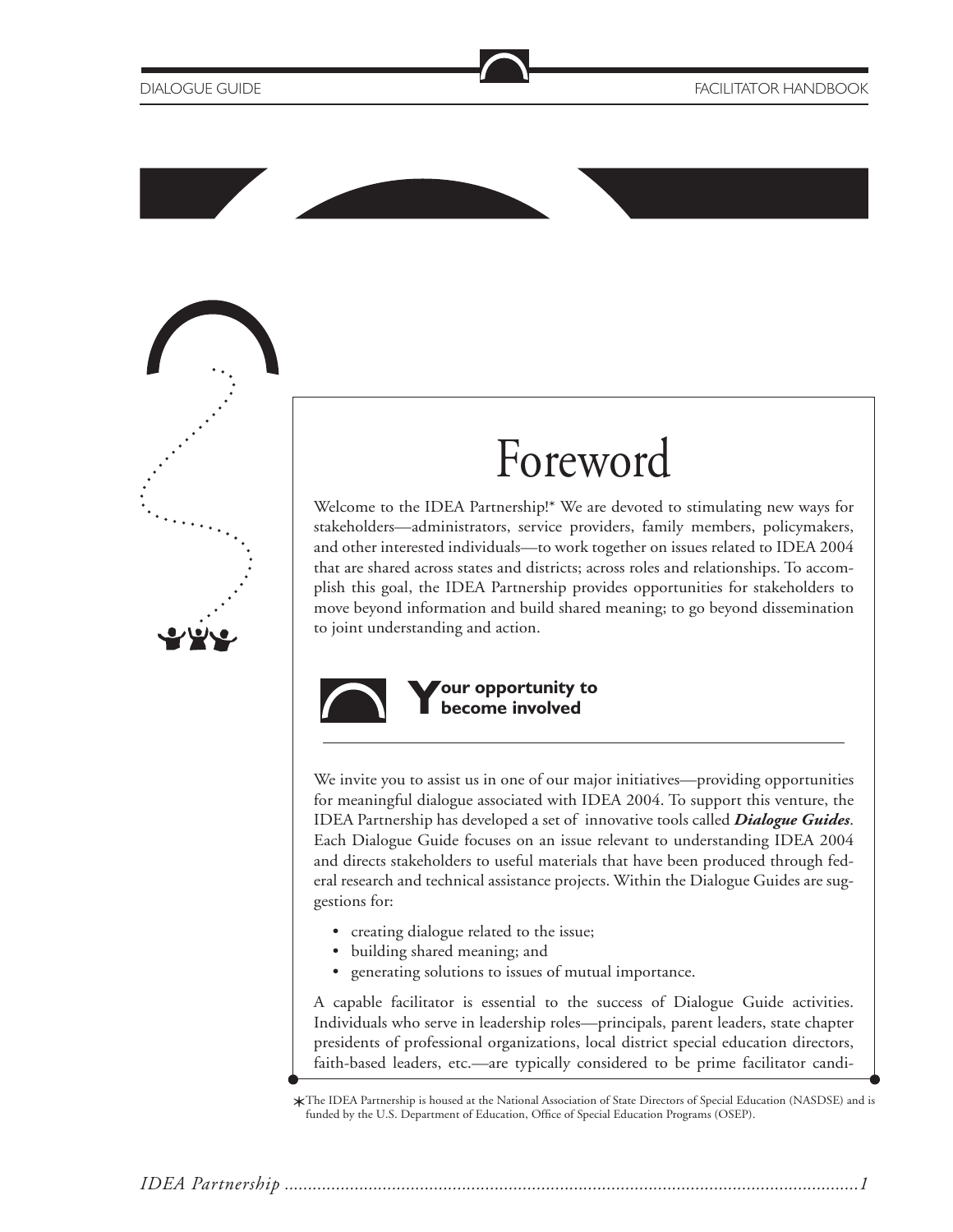dates. However, more important than job title or position are the qualities and skills that a facilitator brings to the task.

Facilitators organize and convene Dialogue Guide activities and provide follow-up assistance to keep the work of the dialogue group going and growing. Dialogue Guide facilitators are expected to help groups—composed of individuals with similar roles or individuals who represent a variety of stakeholder roles—share their ideas and opinions and to generate ideas that build upon initial events. To this end, facilitators should:

- be comfortable serving in a role that requires them to remain neutral during discussions;
- be skilled in reaching out to individuals who represent diverse points of view and engaging them with other participants in meaningful ways;
- be someone who is trusted by stakeholders;
- have credibility with participating individuals, which assumes an understanding of the jargon, context and politics of those who are participating; and
- be able to translate ideas and perspectives across roles.

Being a facilitator of a Dialogue Guide activity involves a commitment in terms of time and energy. This *Dialogue Guide Facilitator Handbook* was written to assist facilitators in carrying out Dialogue Guide activities.



#### *If you are a facilitator…*

We invite you to read through the *Dialogue Guide Facilitator Handbook* to gain a solid understanding of Dialogue Guide activities and the type of facilitation that is necessary for success. We encourage you to reflect on your strengths in carrying out the facilitator's role and associated responsibilities. Ask yourself, "Am I comfortable assuming the role of facilitator—or is someone else a better choice? Do I have the time and energy required to carry out all of the tasks?"

#### *If you are interested in hosting a Dialogue Guide activity, but will assign or recommend a facilitator…*

We invite you to read through the *Dialogue Guide Facilitator Handbook* to gain a better understanding of the facilitator's roles and responsibilities. Ask yourself, "Does the potential facilitator have the skills and characteristics necessary to ensure success? Does the individual have the time and support needed for the activity?" Share the handbook with others who may be nominating candidates. Make the handbook available to potential facilitators. Encourage them to read and reflect on their ability and interest in serving in the role before making a final decision.



This is only a starting point. As the IDEA Partnership convenes Dialogue Guide activities throughout the country, participants' stories and insights will be used to inform and shape future practices. Participants will share and exchange feedback via the IDEA Partnership websites at

> **http://ideapartnership.org** or **http://ideainfo.org**

We invite you to stay connected to the work of Dialogue Guide participants by joining our online discussions.

*2............................................................................................................................IDEA Partnership*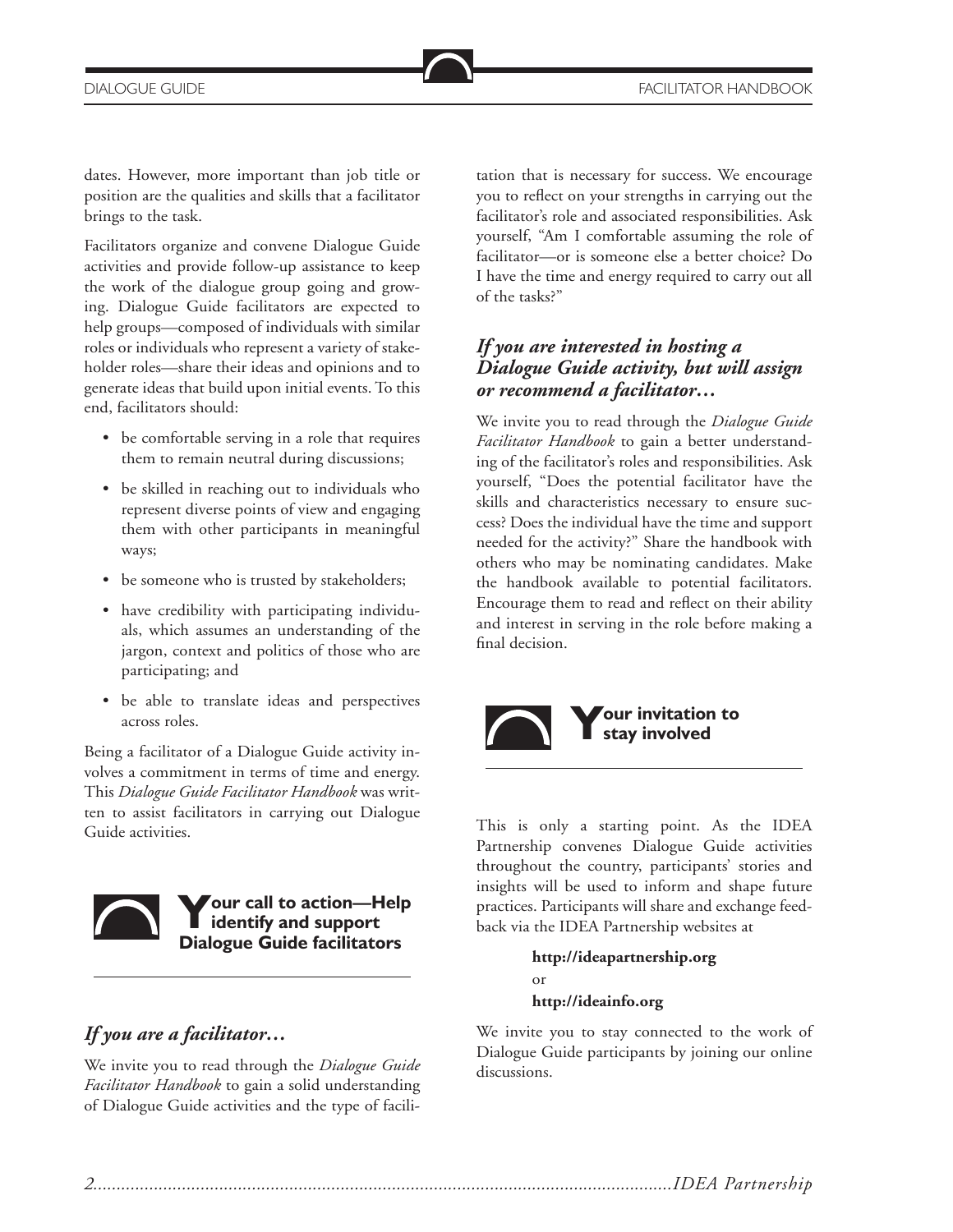



# Introduction

#### *Welcome, Dialogue Guide Facilitators!*

All children deserve a quality education, one in which they can learn and achieve to high standards alongside their peers. For the more than six million children and youth with disabilities in this country, the right to a free and appropriate public education is supported by the Individuals with Disabilities Education Improvement Act (IDEA 2004). However, as the following scenarios suggest, implementing IDEA 2004 does not come without challenges—many of which require the collaboration of diverse groups of stakeholders. For example:

*A local director of special education has been charged with leading the districtwide*  effort to develop a system for intervening early on academic difficulties. One of the *main goals of this system is to help prevent the overidentifi cation of students from culturally and ethnically diverse backgrounds. Acknowledging the importance of this task—not to mention the need for all of the many stakeholders to be involved in the planning and implementation—the director decides to convene a series of dialogue groups that focus on exploring the issues related to overidentifi cation.*

*While volunteering at their children's school, a group of parents started talking informally with several teachers about how student progress is reported. Both teachers and parents shared things that they thought worked well, as well as things they would like to see done differently. At the end of the discussion, one of the discussants asked, "Wouldn't it be great to talk to other parents and teachers about their ideas and thoughts?" The group agreed and set about inviting other teachers and parents to a brown bag lunch to share their insights and ideas.*

…

*Keeping highly qualified teachers has always been a major concern for the district. But this year, faced with mounting shortages of special education teachers, prin-*

…

#### *IDEA Partnership ...........................................................................................................................3*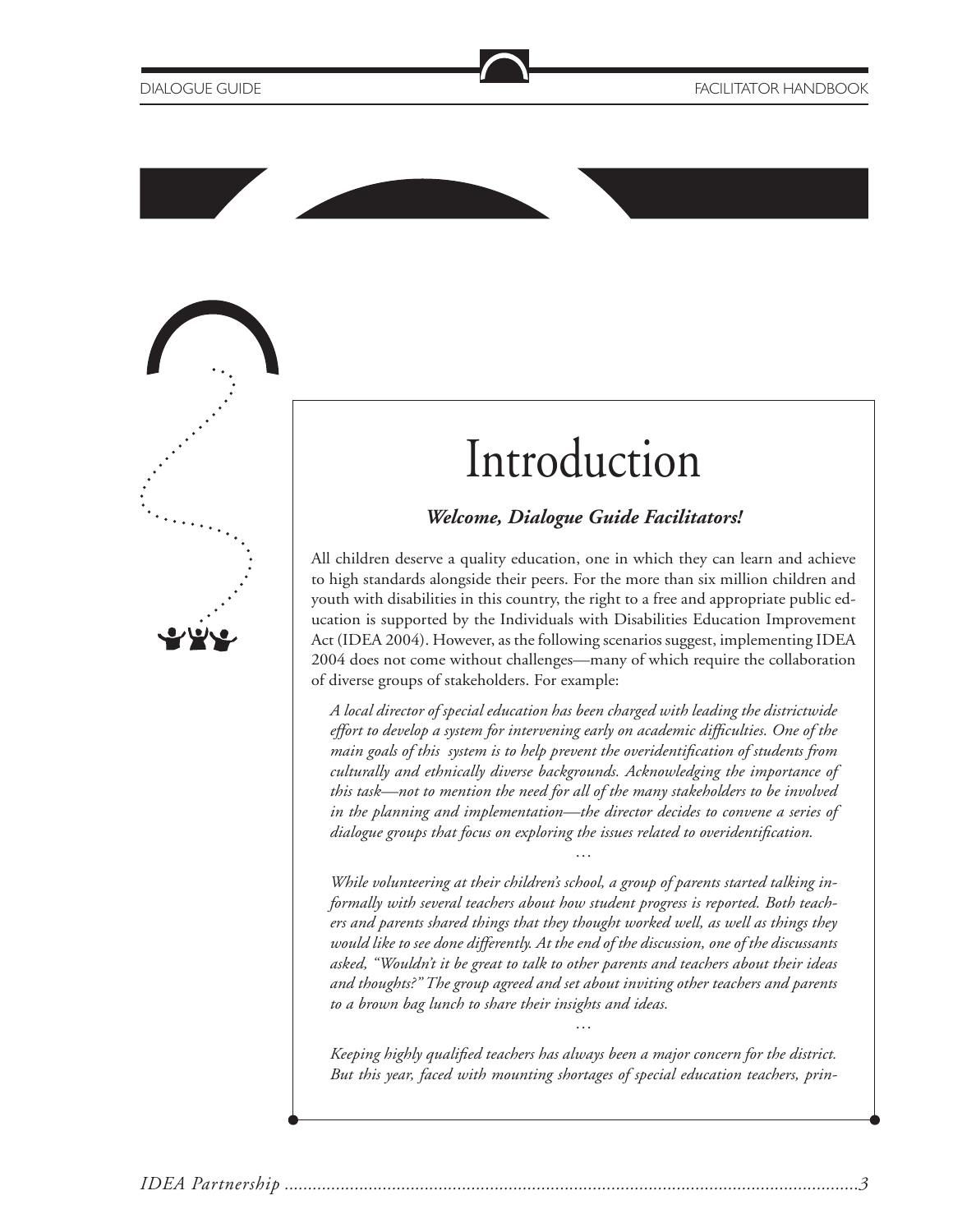*cipals are feeling the pressure. Principals decide to come together during a staff work day to see what they might be able to do to support teacher retention. In preparation for the meeting, principals review selected information. One document describes IDEA 2004's requirements for highly qualified special education teachers. The other document synthesizes research that suggests a positive school culture and administrative support can influence teachers to stay in teaching.* 

…

*Each year, the local teacher association sponsors a workshop at a regional conference on a topic that has implications for teachers throughout the state. This year, the topic is discipline, including IDEA 2004 requirements for interim alternate placements. Given the current emphasis on school-based mental health, a session is organized in which teachers, related service providers, representatives from mental health agencies, parents and administrators are given the opportunity to dialogue. Formal and informal invitations are issued to various stakeholder groups.* 

Each of these scenarios has in common an important issue to be addressed and the need to form a partnership in which stakeholders—administrators, service providers, family members, policymakers and other concerned individuals—can contribute to the dialogue and take collective action in meaningful ways.



The IDEA Partnership believes that dialogue among and across stakeholder groups is essential for addressing the many complex issues related to ensuring that children and youth with disabilities receive a high-quality education. Dialogue often is defined by what it is not. It is not a simple, informative discussion in which participants agree to disagree. Nor is it a debate in which one side is persuaded to accept assumptions as truth. Rather, through dialogue, participants:

| <b>What Do We Mean By Dialogue?</b> |                                      |                                   |
|-------------------------------------|--------------------------------------|-----------------------------------|
| <b>Debate</b>                       | <b>Discussion</b>                    | <b>Dialogue</b>                   |
| Accepts assumptions<br>as truth     | Surfaces various<br>assumptions      | Examines/questions<br>assumptions |
| Point -<br>Counterpoint             | Majority rules;<br>agree to disagree | Seeks common<br>ground; consensus |
| Persuasive                          | Informative                          | Reflective                        |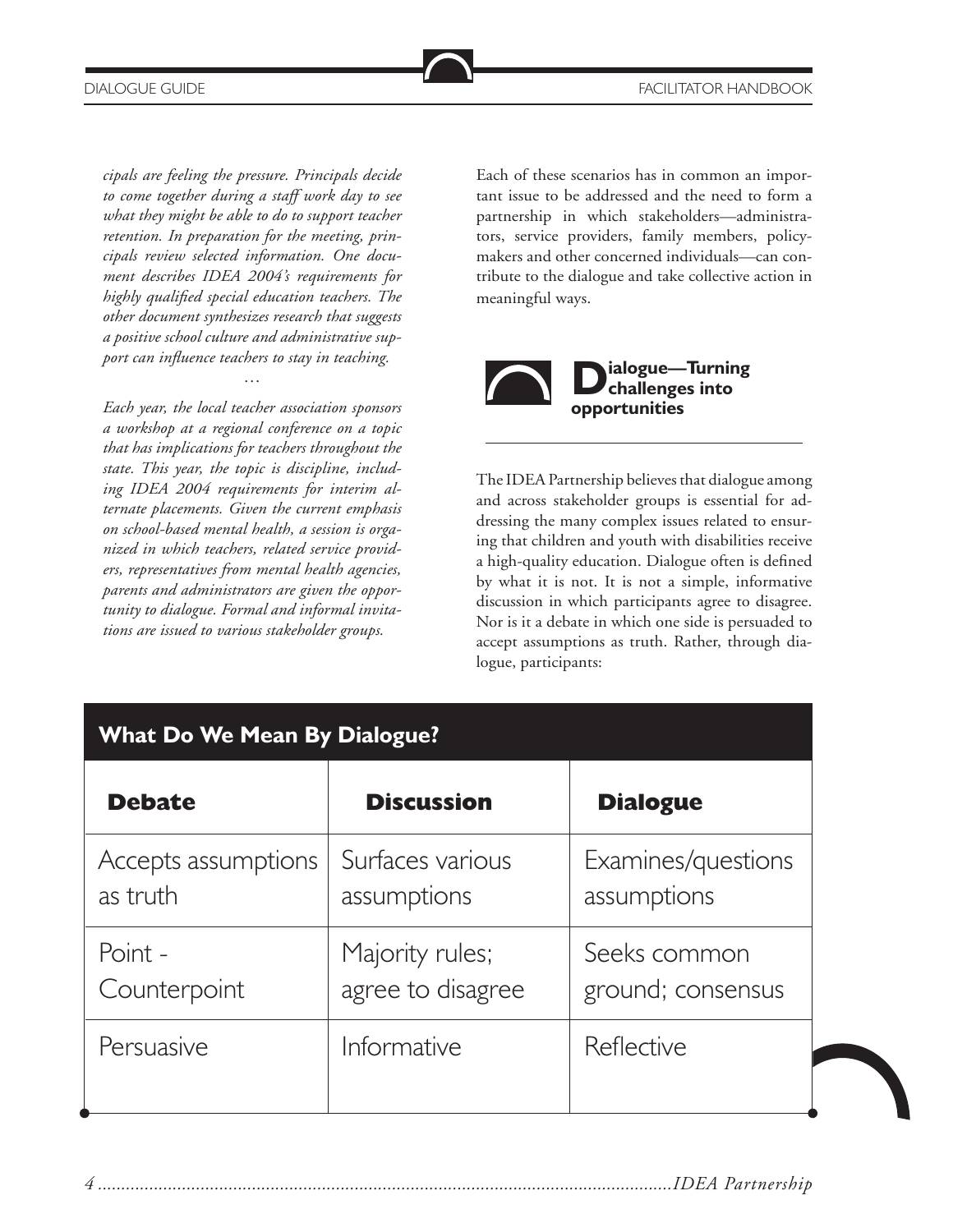- Examine and question assumptions.
- Seek common ground and consensus.
- Reflect on and generate joint actions.

The IDEA Partnership has prepared a variety of Dialogue Guides designed to support stakeholders in forming dialogue groups. These Dialogue Guides provide stakeholders with tools they can use to engage other stakeholders in a dialogue on issues related to the implementation of IDEA 2004. In the hands of a capable facilitator, these Dialogue Guides provide tools and suggestions for organizing and convening dialogue activities.

**Dialogue Guide facilitators—Helping stakeholders join together, build shared meaning and generate solutions to issues of mutual importance**

So, you have been chosen or have self-selected to be a Dialogue Guide facilitator. What will you be expected to do? First and foremost, you will be expected to have a thorough understanding of the purpose and function of the Dialogue Guides. A good first step would be to familiarize yourself with the different types of Dialogue Guides and their content.

It is equally important that you have an understanding of the logistics of organizing, convening and following up on a Dialogue Guide activity. Here the emphasis is on providing ways for stakeholders to interact and contribute ideas in an emotionally safe environment.

# *Using the Facilitator Handbook*

This *Dialogue Guide Facilitator Handbook* is designed to support facilitators in carrying out their responsibilities. To that end, the handbook is organized into the following sections:

- **Understanding Dialogue Guides—An Overview for Facilitators**. Use this section to familiarize yourself with the Dialogue Guide concept. Information is included about the different types of Dialogue Guide activities and the development process.
- **Organizing a Dialogue Guide Activity— What Facilitators Should Know to Get Started**. Use this section to review general planning and organizational considerations. Topics include identifying participants, designing the agenda, publicizing the event and arranging logistics.
- **Convening a Dialogue Guide Activity— How Facilitators Can Ensure Meaningful**  Participation. Use this section to reflect on how you will support participants to create dialogue, build shared meaning and generate solutions to issues of mutual importance. Suggestions for increasing participation and ensuring future action are provided.
- **Taking the Dialogue Guides a Step Further—How Facilitators Can Build upon the Initial Event**. Use this section to gain ideas for continuing Dialogue Guide activities after the initial session.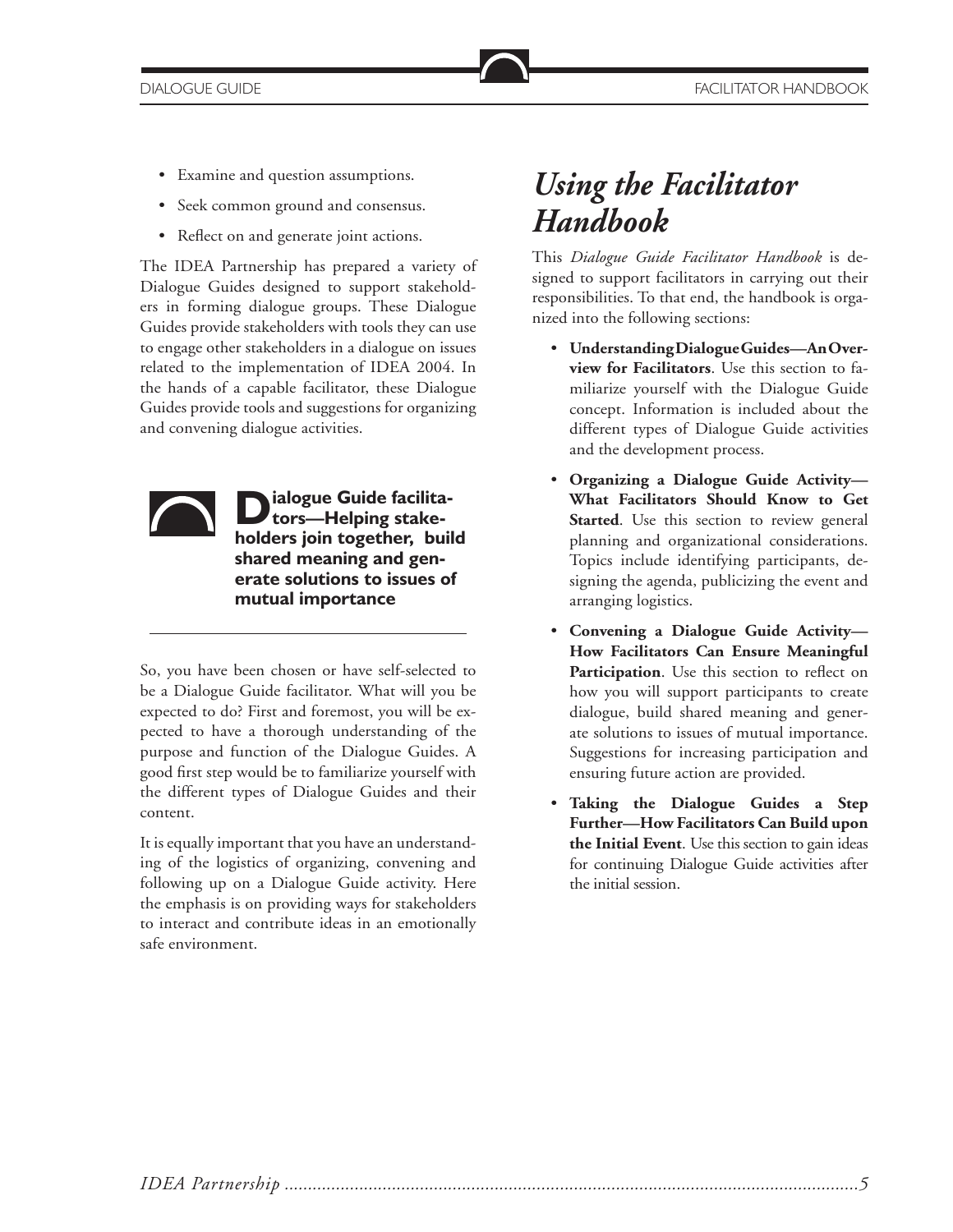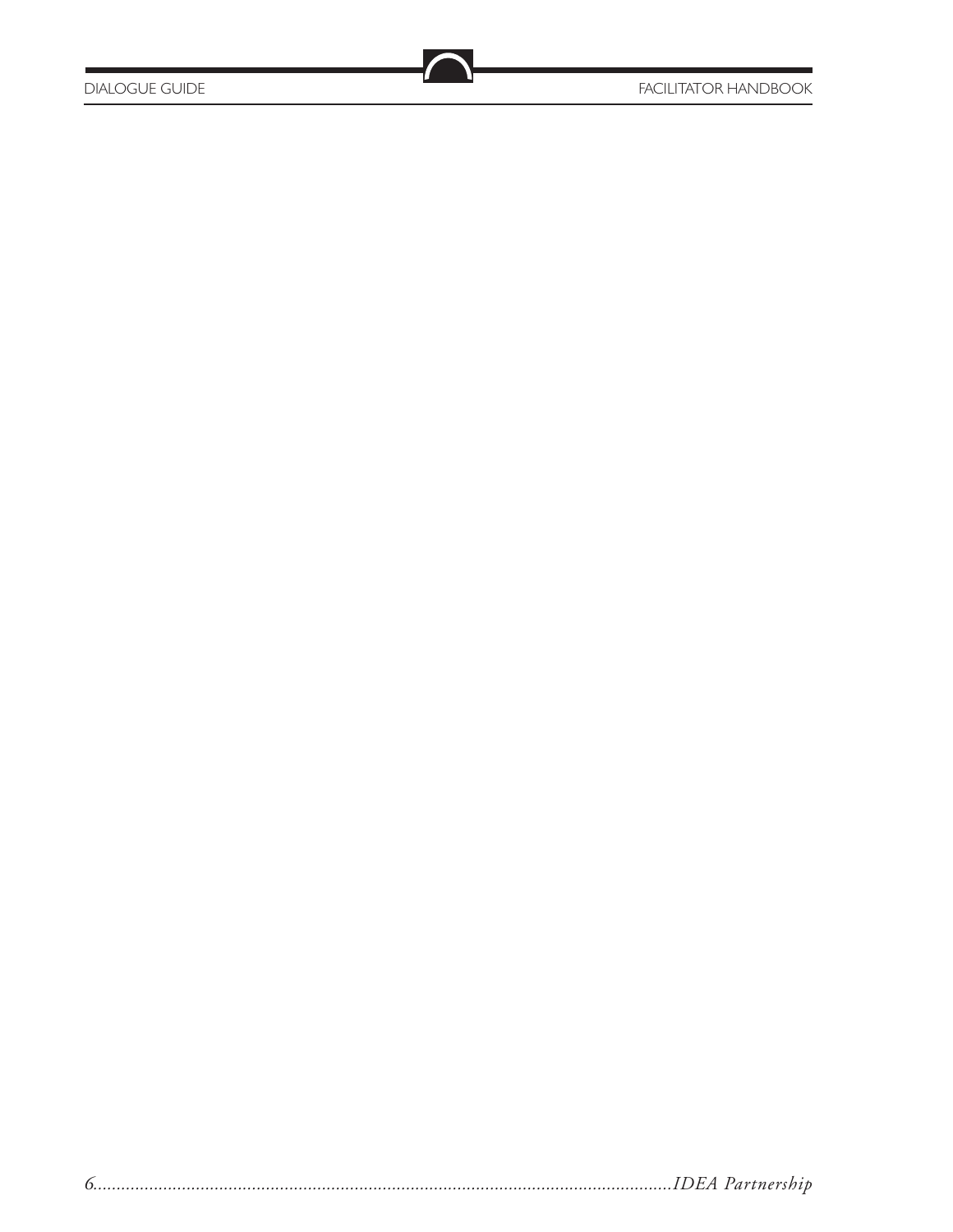



# Understanding Dialogue<br>Guides

#### *An Overview for Facilitators*

- *…Offering mental health services*
- *…Providing alternate assessments*
- *…Aligning the No Child Left Behind Act with IDEA 2004*
- *…Ensuring access to early intervention*
- *…Supporting the transition to adult life*

These are just a sampling of the many issues facing stakeholders as they work to ensure high-quality education for children and youth with disabilities. What defines the issues is their relevance and importance to stakeholders and the need for unified action across stakeholder groups to find solutions.



**Needed: A means to connect stakeholders who**  care about the issues and who seek unified **solutions to them**

The IDEA Partnership has developed Dialogue Guides for this purpose. Dialogue Guides are tools that identify relevant issues pertaining to the implementation of IDEA 2004 and direct stakeholders to materials for improving results for children with disabilities. Accessibility and usability are enhanced through the Dialogue Guide format, which engages stakeholders in:

*IDEA Partnership ...........................................................................................................................7*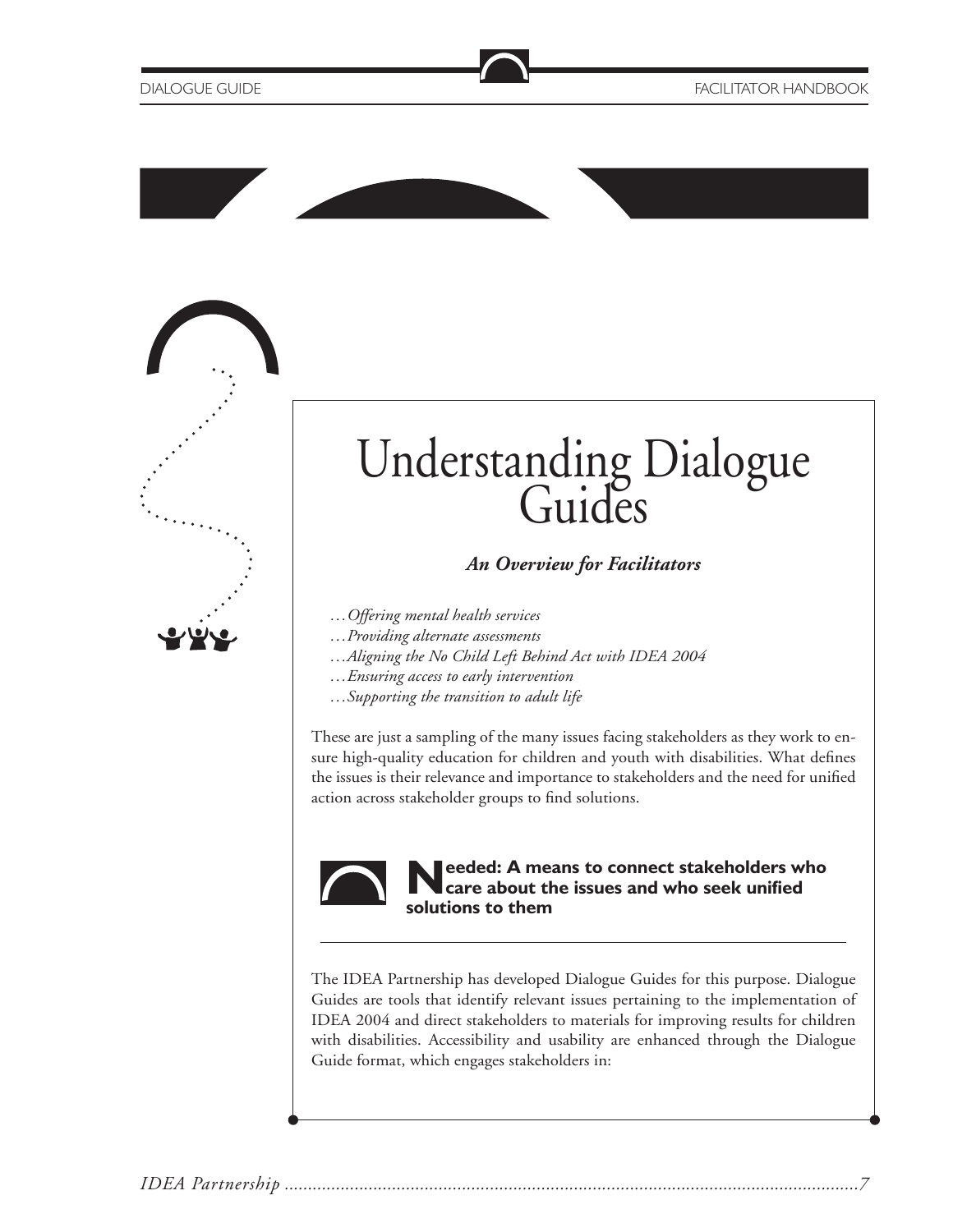- exploring together the practical value of information and knowledge;
- developing a shared process for managing and reflecting on information; and
- becoming better able to act jointly upon shared knowledge to improve practice.

To ensure relevance, all Dialogue Guides are developed by stakeholders who are actively engaged in their work, who have identified the issues, reviewed the available materials (most of which can be accessed via web downloads or are available in the particular Dialogue Guide) for relevancy and written questions to stimulate dialogue.

Several Dialogue Guides are available for each topic. For example, there are:

- **Cross-stakeholder guides**. The nature of some issues necessitates bringing together diverse viewpoints and talents. Cross-stakeholder Dialogue Guides facilitate these kinds of interaction.
- **Role-alike guides**. Certain documents might require a more in-depth look at a document through the lens of a particular audience (e.g., youth, families and advocates; administrators; policymakers; teachers; or related service providers). Role-alike Dialogue Guides facilitate these kinds of interactions.

The Dialogue Guides are located on the IDEA Partnership website and are customized to each user. To retrieve your customized Dialogue Guide, go to **http://ideapartnership.org** and click on Dialogue Guides. You will be prompted to:

- 1. Choose a topic.
- 2. Describe the individuals in the Dialogue Guide group.

Once you answer the prompts, you will be able to review online and/or download the Dialogue Guide, which includes:

- a facilitator's guide;
- documents for review; and
- dialogue questions.

#### **Introductory Dialogue Guide Elements**

Dialogue Guides are intended to promote dialogue centered on an issue of high interest to the education community. The following elements will guide the group

through the dialogue process:

- **Full text document**—An unedited document produced through federal research and/or technical assistance projects that is evidence-based and generally acknowledged as valuable within the education community may be included (or a link is provided for downloading). Note: In some cases, a summary sheet may be presented instead of the full document.
- **Summary sheet**—In some cases (e.g., lengthy documents), a brief synthesis of the information covered in the complete document, written in a straightforward, easy-toread style may be included.
- **Dialogue questions**—Questions that reflect what stakeholders believe is important for people in the field to discuss are presented. Stakeholder-identified data from national studies that are relevant to the topic and that have implications for practice and data points and questions that engage participants in exploring the information also may be included.

After selecting a particular issue for a Dialogue Guide activity, facilitators might consider familiarizing themselves with all of the Dialogue Guides for that topical area. This is recommended for two reasons: to enhance one's understanding of the issue and to provide ideas in the event the initial group wishes to expand its efforts. For example, a role-alike group decides to invite other stakeholders into the dialogue. Knowledge of how the Dialogue

*8............................................................................................................................IDEA Partnership*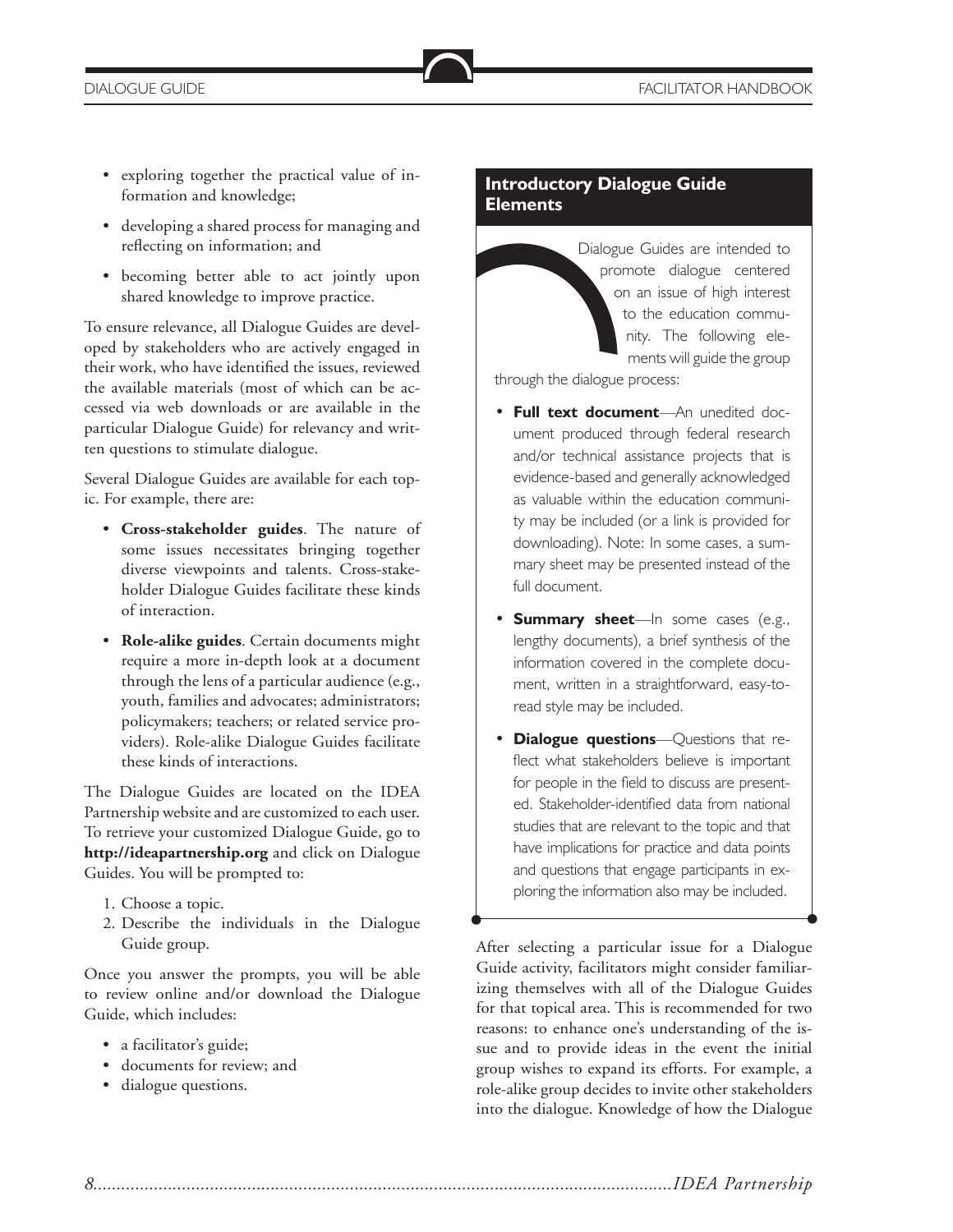Guide addresses the issue for cross-stakeholders might prove useful in planning this next event, as is the case in the following example:

*Discipline was high on the list of potential topics. But as the facilitator thought about the topic, he realized that in order to make the topic appeal to a variety of stakeholders (e.g., family members, mental health agencies, community services groups and faith-based organizations) it would have to be expanded. His ultimate goal was to bring together representatives from these different groups to create new bonds. As the facilitator talked with several colleagues, he determined that the topic was better framed as "supporting positive mental health in our children."* 

The IDEA Partnership website (**http://ideapartnership.org**) also features comments and suggestions from facilitators who have used the Dialogue Guides and from individuals who have participated in Dialogue Guide activities. Take some time to learn from your colleagues' experiences using the tools.

Part of selecting a topic involves choosing a Dialogue Guide. The IDEA Partnership offers a variety of Dialogue Guides on topics of interest to stakeholders concerned with providing a quality education to children and youth with disabilities. As you review the Dialogue Guides available in your topic area of interest, think about how you might tailor one of them to fit your group. And, don't forget to check out the "Your Voice" section of the IDEA Partnership website where other facilitators have shared their ideas and experiences using various guides.

*Note*: In the event that you need a Dialogue Guide that is not available, contact the IDEA Partnership via the "Your Voice" section of the website. Partnership staff members may have suggestions for crafting one and/or may put you in touch with someone who has similar needs. It always helps to ask!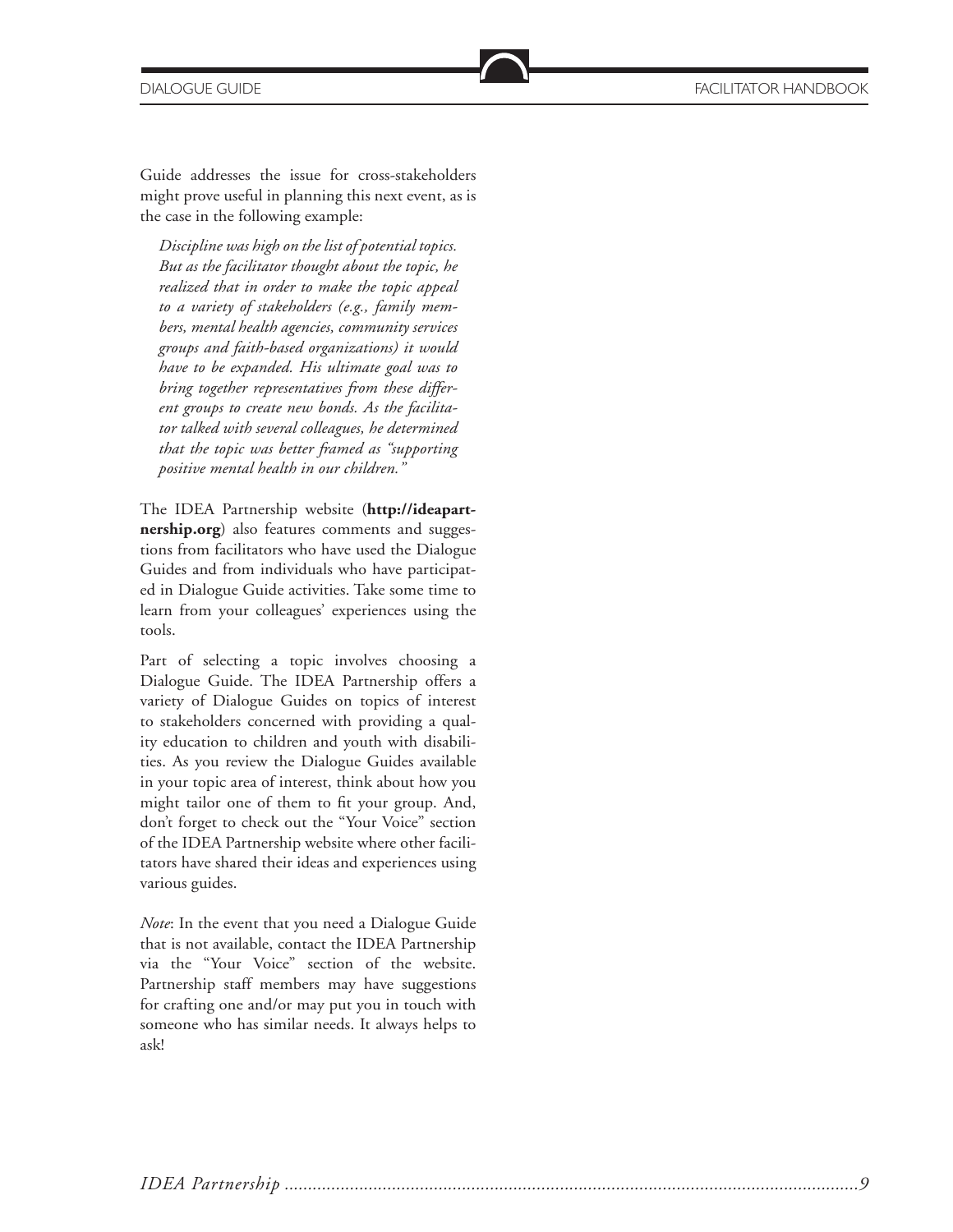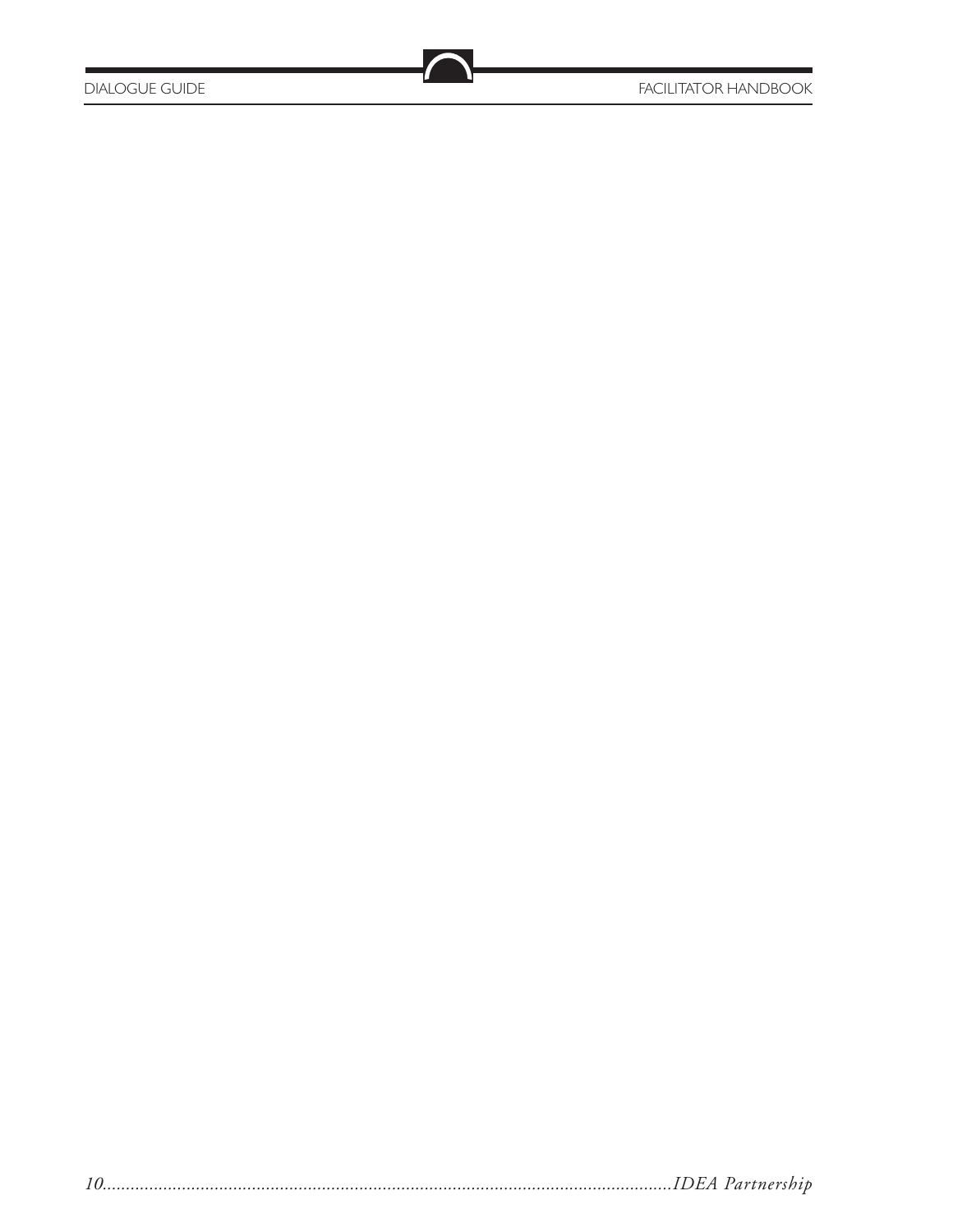

# Organizing a Dialogue Guide

#### *What Facilitators Should Know to Get Started*

Thoughtful planning can go a long way in ensuring that the Dialogue Guide activities are launched successfully. Keep in mind that the nature of Dialogue Guide activities will be relatively new to most people, making it doubly important to spend adequate time on certain planning elements, including:

- selecting the topic;
- inviting participants;
- planning the agenda; and
- arranging the logistics.

### *Selecting the Topic*

Selecting the right topic or issue is one of the most important things you will do as a facilitator. Topics must resonate with stakeholders; they must compel them to participate. As you think about the topic, consider the purpose or goals of the dialogue. For example:

- Do you want participants to build new relationships?
- Do you intend for participants to improve their practices?
- Are you looking to bring together individuals who do not typically talk with one another and/or to create bonds between organizations that do not usually work together?

Your answers to these questions will help you select your topic and determine how the issue will be framed; choose the participants who will be invited; determine the

*IDEA Partnership .........................................................................................................................11*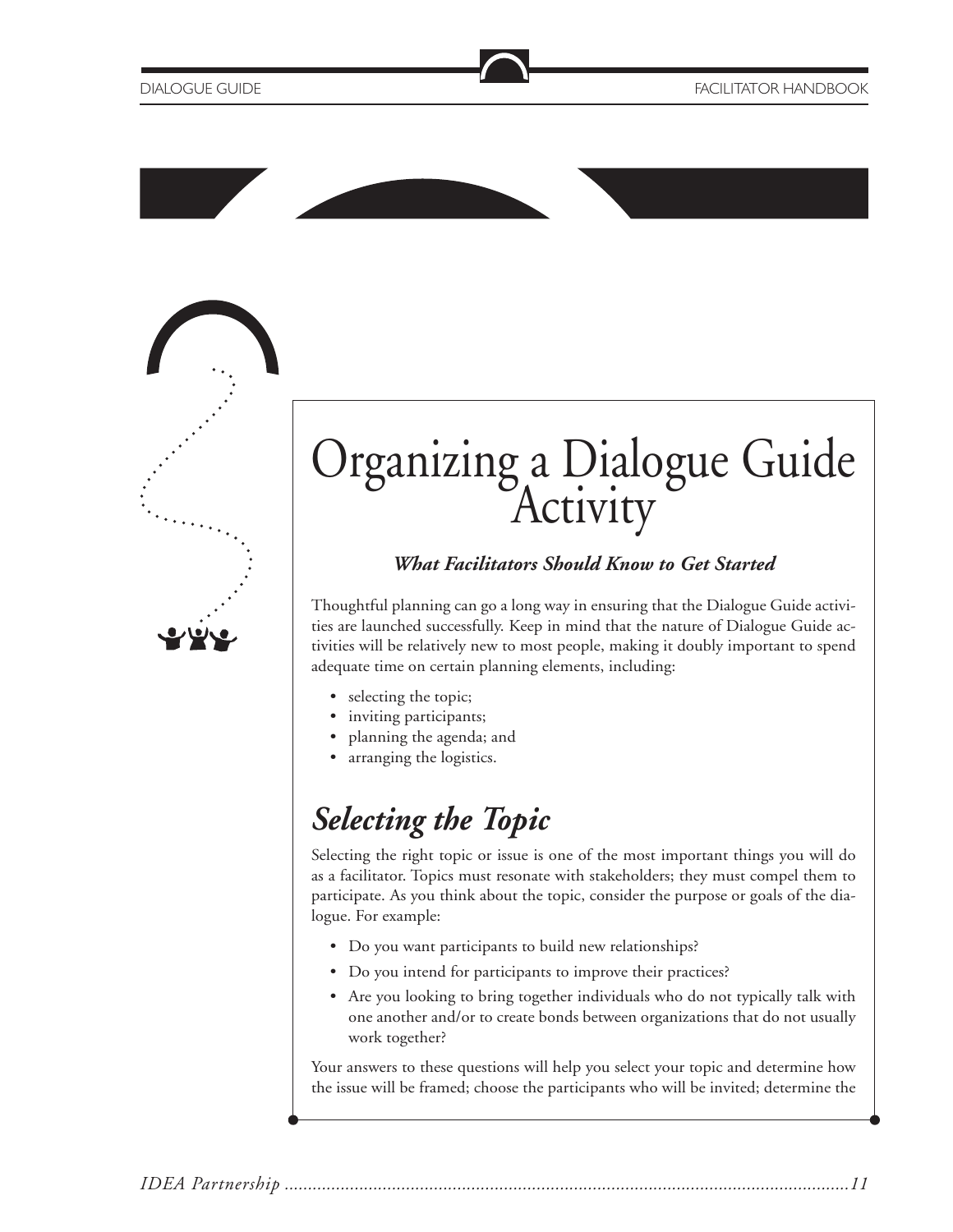format (e.g., whether you should initially pursue a role-alike or cross-stakeholder dialogue group; and, whether you should arrange for a few initial smallgroup meetings followed by a large public meeting).

# *Inviting Participants*

Once you have determined the topic and purpose, it's time to create a participant list. Ask yourself, "Who should be included in the initial dialogue?" Usually, a number of people whom you know will come immediately to mind. Or, you may have been given a list of possible participants to invite. However, it also is important to consider individuals who are not on any list but who may benefit from participation and who may contribute to the dialogue as well. To tap into other sources of participants, you might consider:

- **Investigating possible opportunities that already exist**. For example, opportunities may be available to collaborate with certain school district groups (e.g., parent-teacher organizations, school improvement teams), family groups and/or community-based organizations.
- **Making contact with other groups and organizations**. Several organizations and/ or groups may have a vested interest in the topic at hand. In some cases, they may even be interested in partnering or co-sponsoring a Dialogue Guide activity. For example, it might be a good bet to investigate a state or local chapter of a national organization whose members have an interest in the issue. Because family involvement helps enhance success in school, make it a practice to consider including parents and representatives from parent organizations in cross-stakeholder groups.
- **Asking for suggestions**. Networking may prove helpful in uncovering other individuals and groups who might be invited. As you talk with different individuals, always ask, "Is there someone else who should be included?" "Are there other groups with an interest in the issue that I should contact?"

#### *Suggestions for Increasing Interest*

It helps to give thought to the kinds of supports that may increase participation when considering various audiences and communities. The goal is to make participation easy and inviting, as well as to make sure that logistics have not made it too difficult for certain individuals to attend. Here are some examples of areas to consider:

- **Make sure invitations are inviting**. Wording is key. Make sure to use person-first language (e.g., "a student with a disability" rather than "a disabled student"), avoid jargon and acronyms and whenever possible, make the invitation personal (e.g., use the individual's name in the salutation, make a phone call to follow up a formal invitation). Give people a specific reason to come and be very clear about the time commitments. Use care in framing the issue so as not to make it appear that any one group will be judged or blamed.
- **Let people know who else has been invited**. Sometimes it is appropriate to share the names of individuals, core planning group members and/or organizations who are participating. When doing this, make sure you have their permission.
- **Enlist representatives of organizations and groups to help with recruitment**. Outreach can be enhanced when individuals who have status within a particular group or organization show support (e.g., co-sign the letter, put the invitation on their letterhead, announce the opportunity in their newsletter).
- **Publicize the Dialogue Guide activity widely**. Interest may be enhanced when multiple means (e.g., phone trees, reminders, etc.) are used to get the word out. Think in terms of a long-range plan for publicizing the event. For example, announce the opportunity in a newsletter, introduce key players at a meeting, send invitations and reminders, post invitations in well traveled areas (e.g., parent work room, teacher lounge), have people make personal contacts, etc.

*12..........................................................................................................................IDEA Partnership*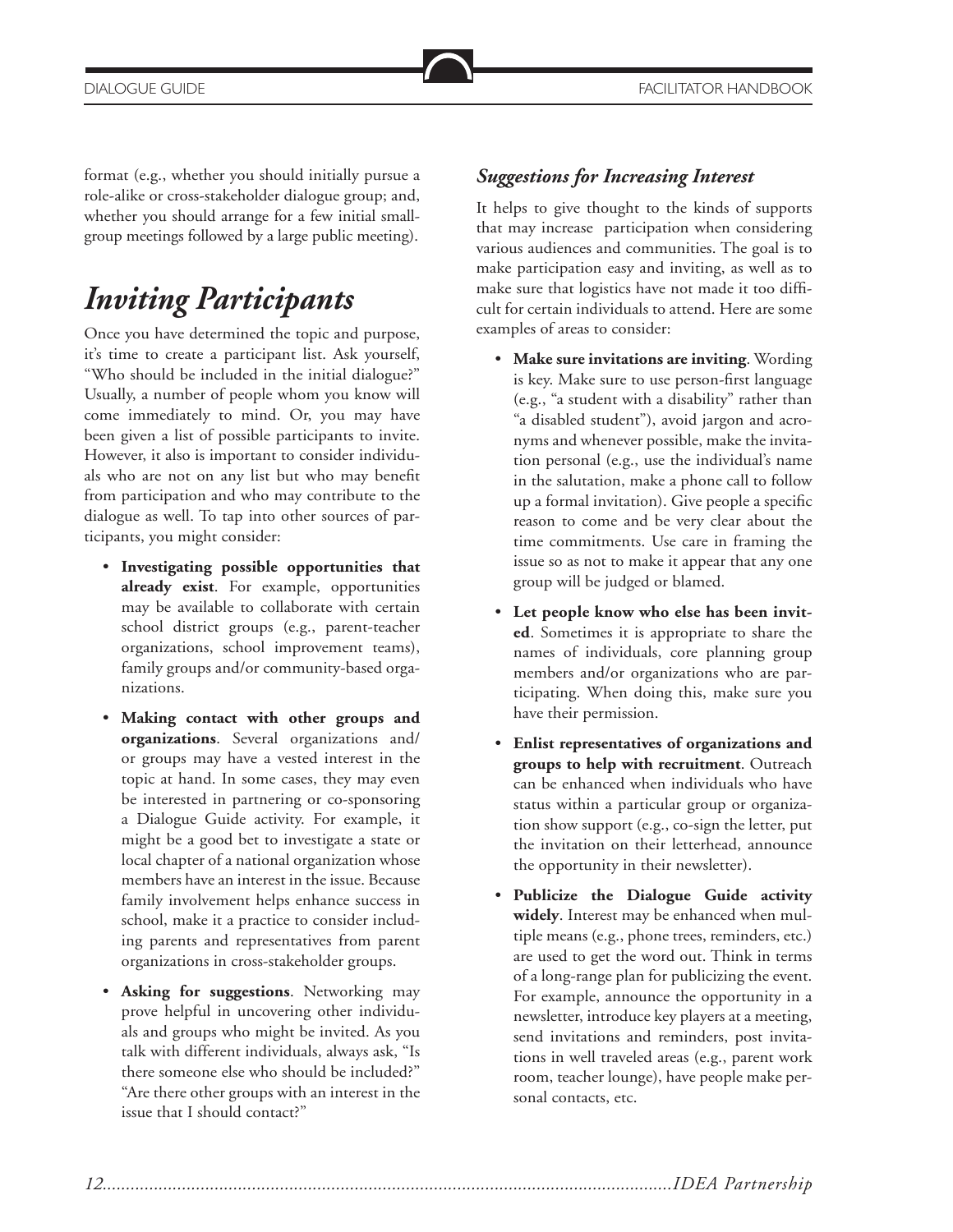#### **Inviting Participants: Sample Invitation**

#### **Attention All Sixth Grade Teacher Teams**

Bring your brownbag lunch and share in an exchange of ideas with colleagues and parents. At this Friday's inservice/teacher work day, a group of us are hosting a dialogue on the topic of helping students with disabilities participate in districtwide assessments. Many of us have been working hard this year to prepare our students for the assessments. We want to share our thoughts, insights and ideas on making the districtwide tests a productive and successful experience for our students. We have invited our special education colleagues to join us and they plan to share information on the new federal regulations (a summary sheet has been prepared for your convenience) and entertain our reactions.

Will you join us? Come and share your thoughts! Let's make this a valuable exchange.

Time: 12-2

Location: Guidance Planning Room

• **Give thought to cultural considerations**. Be sensitive to the cultural and ethnic backgrounds of individuals. For example, if writing to someone who does not speak English as a first language, consider having the entire invitation or certain phrases translated (e.g., greetings, use numbers rather than words for dates, etc.). Decide whether translators may be needed at the Dialogue Guide activity and let invitees know that translation services will be available. Pay careful attention to how phrases are worded to ensure respect. Keep in mind that some words can have different meanings (e.g., after a newspaper ran the headline "Influx Problems Pressure Community," people found it inappropriate to use the word influx when describing an increase in the number of immigrants who were joining the community). Ask individuals from different cultural, ethnic and linguistic backgrounds to advise you. *Note*: Facilitators are encouraged to share their suggestions on the IDEA Partnership website at **http://ideapartnership.org**.

- Provide resources. In general, access may be increased by providing tangible resources, such as release time, dedicated meeting time or professional development credit for teachers; child care, transportation, parking, interpreters, stipends or refreshments for families. You may want to ask if invitees require any special services (e.g., interpreter for an individual who has hearing needs). Plan to start early to secure and/or raise funds to pay for such services.
- **Choose a convenient location and time**. Host the Dialogue Guide activity in a location that is convenient and accessible to all participants and schedule it at a convenient time for most people. For example, if hosting a role-alike group, try to locate the Dialogue Guide activity at a time and place where individuals typically come together (e.g., inservice days). If the group members are from crossstakeholder groups, then identify a neutral location that is accessible (e.g., convenient to public transportation, ample parking, etc.). Make sure to enclose written directions and a detailed map. Also, take a few minutes to think through how you will inform invitees of any changes to the schedule. For example, do you have a make-up date in the event of cancellation due to weather? Is there a phone number to call or a website from which invitees can get information?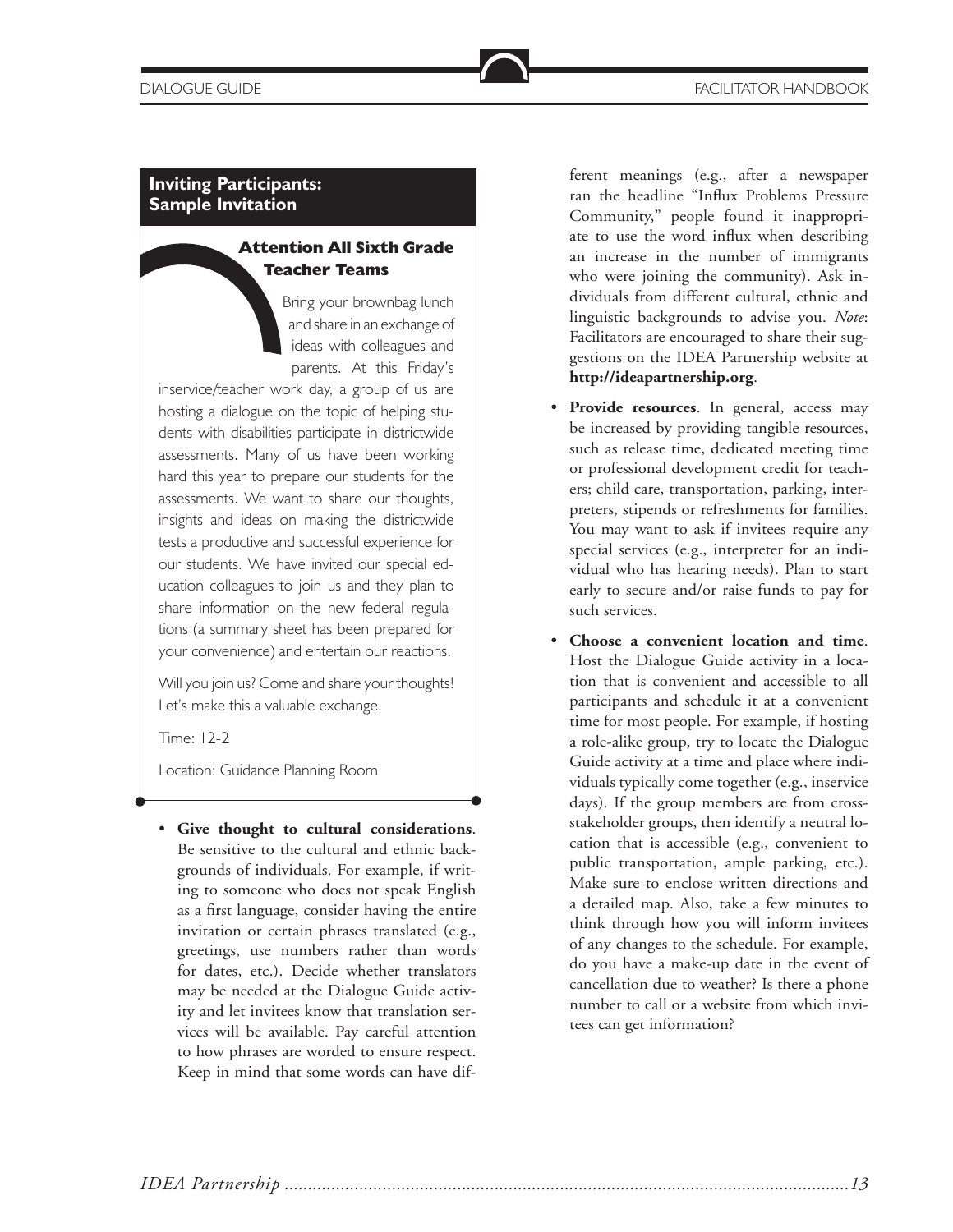# *Planning the Agenda*

Dialogue Guides contain the information you will need for convening the activity. The Dialogue Guides provide the questions and materials, but it is your responsibility as the facilitator to design the process that will allow dialogue to happen. Thus, your role is two-fold: to make sure that materials are disseminated to participants in a timely fashion and to develop an agenda that makes everything happen.

The agenda should address the goals that you established for the activity. When crafting the agenda, consider the following components:

- **Welcoming participants and making introductions**. This initial task sets the tone and climate for the entire Dialogue Guide activity. Your attention to making sure that all participants feel safe and welcome is essential. Let participants know why their participation is important. Invite them to introduce themselves and share why they believe the issue is important. Some facilitators may prefer to ask participants to reflect on their expectations for the meeting. As individuals introduce themselves, invite them to share one thing they hope to accomplish in the meeting. *Note*: There is no set way to complete this part of the agenda. You are encouraged to share ideas, as well as check out others' ideas, on the IDEA Partnership website at **http:// ideapartnership.org**.
- **Using a warm-up activity**. Some facilitators prefer to start with warm-up activities or icebreakers. These activities are designed to help participants get to know each other quickly. For example, you might have participants brainstorm the meaning of dialogue first independently, then with a partner and finally with the entire group (this activity format is referred to as *Think, Pair, Share*). Have participants generate words and phrases that come to mind when presented with the terms *dialogue*, *discussion*, *debate*. *Note*: You are encouraged to share ideas, as well as check out oth-

ers' ideas, on the IDEA Partnership website at **http://ideapartnership.org**.

- **Setting the dialogue's purpose**. Although you have sent information to participants in advance of the meeting, it is still wise to review the purpose and goals. Invite participants to ask for clarification. Also, because dialogue may be new to participants, plan to spend some time reviewing what it is and what it is not, as well as its potential benefits.
- **Establishing ground rules**. In Dialogue Guide activities, it is essential that all participants feel welcome and safe sharing their

#### **Warm-Up Strategy: Exploring the Purpose of Dialogue**

According to Judith Winston, Executive Director, President's Initiative on Race and Rose Ochi, Director, Community Relations Service, U.S. Department of Justice:

"We cannot underestimate the power of dialogues. When people explore perspectives and ideas, they discover how much they share in common and learn to appreciate their differences. Dialogue is an opportunity for growth and change. Dialogue can help open our minds. Dialogue can help each of us listen better. And dialogue can bring us closer together."

Collect quotes on the power of dialogue. Share them with participants. Invite participants to reflect on the quotes. Or, to enhance reflection, ask participants to construct their own quotes. Post them throughout the room before adjourning and keep for any follow-up meetings.

*Note*: As you discover other quotes (e.g., from texts, participants, etc.), consider sharing them on the IDEA Partnership website at **http://ideapartnership.org**.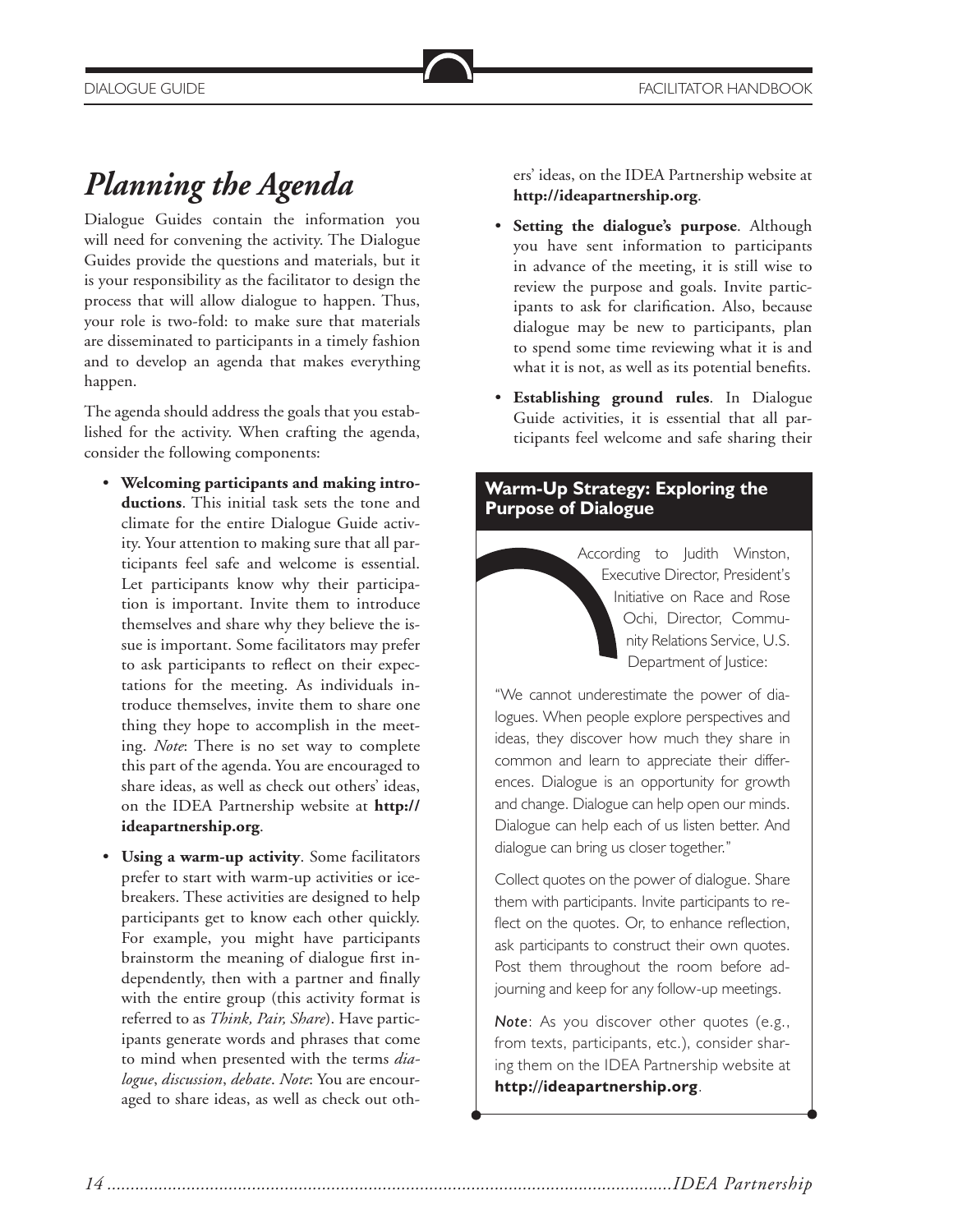views and ideas. The purpose of establishing ground rules is to promote interaction patterns that respect the individual while increasing the effectiveness and productivity of the group. One way to establish ground rules is to have the participants reflect on the purpose of the Dialogue Guide activity. Ask them, "What can others do to help me feel comfortable participating?" and/or, "What can I do to help others feel comfortable participating?" Draw on their answers in making a list of ground rules for participation. *Note*: There is no set way to complete this part of the agenda. You are encouraged to share ideas, as well as check out others' ideas, on the IDEA Partnership website at **http://ideapartnership.org**.

- **Convening the dialogue**. The Dialogue Guide provides questions that have been developed by stakeholders like you and represent the kinds of questions that people want to talk about. As you pose the questions, plan to promote discussion by: asking individuals to expand on their statements; drawing attention to the materials as appropriate; periodically clarifying, summarizing and gathering feedback; making sure that all participants have the opportunity to speak. *Note*: The next section discusses facilitation skills in greater depth.
- **Planning future actions**. Dialogue Guide activities are not one-time, once-done ventures. There is an expectation that participants will take action and continue the dialogue process. Allow time for brainstorming and planning. Make sure that specific steps have been identified and agreed to before moving ahead. *Note:* The last section of this handbook provides more ideas for planning future actions.
- **Pausing for reflection and evaluation**. Plan to have participants reflect on their learning and their experience in the dialogue group. Determine how participants will evaluate success. It is helpful to review the goals and purpose of the meeting and ask participants how well they were met. For example, some facili-

tators are comfortable posing a general question to the group, while others may prefer to have participants write their responses to predetermined questions. ("What is one of the most important things you learned today?" "Were you comfortable participating in the dialogue?" "What did people do to help you feel comfortable?" "Would you like to participate in future sessions?") *Note*: There is no set way to complete this part of the agenda. You are encouraged to share ideas, as well as check out others' ideas, on the IDEA Partnership website at **http://ideapartnership.org**.

Plan for breaks in the agenda. Formal breaks ensure that individuals do not miss important interchanges. They also provide an opportunity for participants to step back and reflect. Although natural break times often occur (e.g., once discussion has



#### *IDEA Partnership .........................................................................................................................15*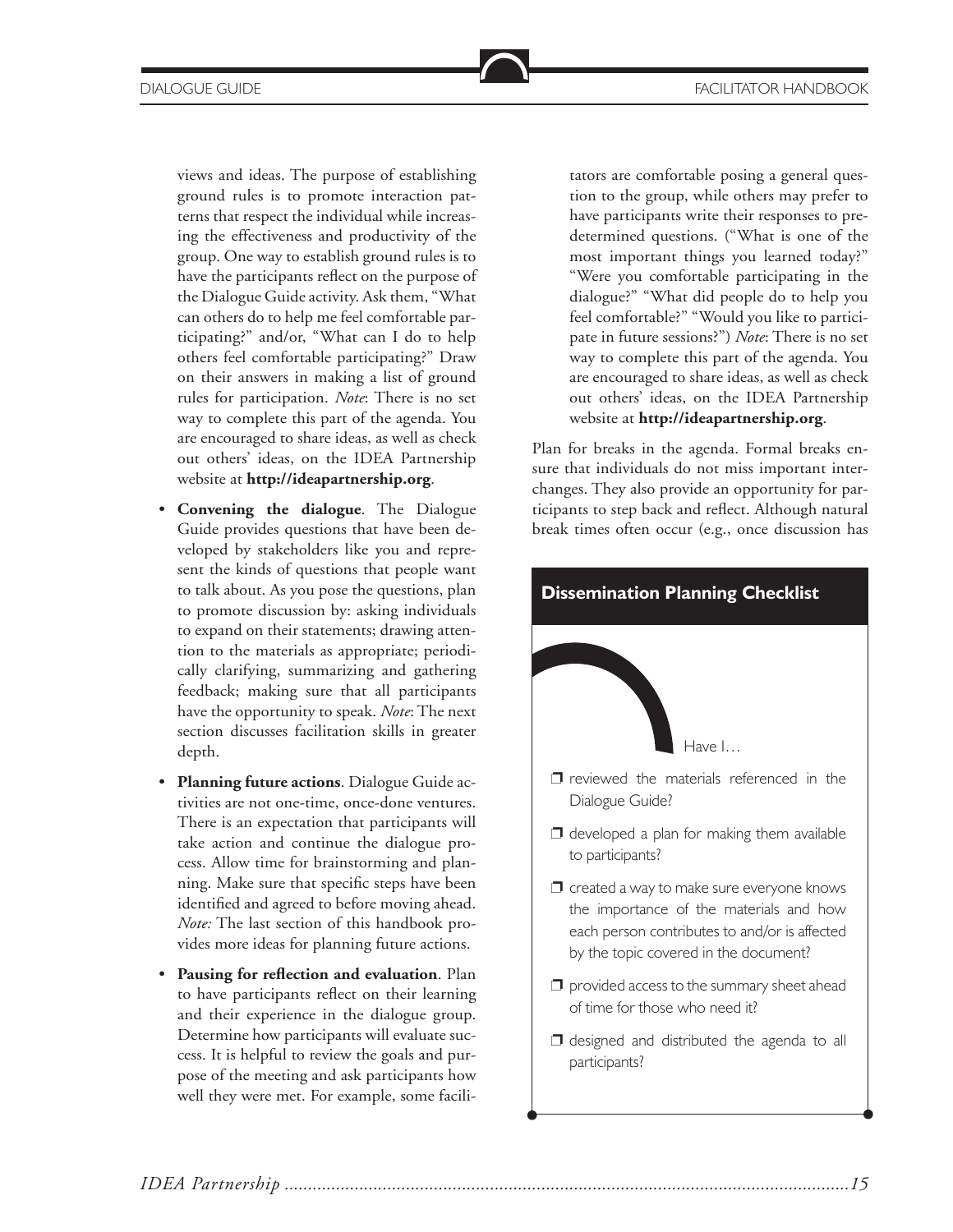been exhausted for a particular topic; midmorning or afternoon), it is wise to build specific break times time into the agenda. Encourage participants to let you know if they need an unscheduled break.

Also, make sure that the agenda fits the time frame you have scheduled for the activity. *A word of advice*: it is hard to predict the amount of time that participants will need to feel complete in their work; however, dialogue and full participation often require more time than simple group discussions. It is better to err on the side of allowing what appears to be too much time. One suggestion is to have the group prioritize the questions and identify those that must be addressed.

# *Arranging the Logistics*

Anyone who has planned logistics for a meeting knows how important details can be. Making sure that everything is in order prior to the meeting can go a long way in helping you focus your attention on facilitating the process. Whether you are totally responsible for this task or have others who can help, the major logistical elements to consider include:

- **Selecting a site**. Make sure the space is appropriate—large enough to comfortably handle the group, well lit and ventilated, convenient to lavatories and other amenities, clean and well equipped with comfortable furniture. As discussed previously, thought should be given to selecting a location that is convenient (e.g., ample parking, on a major transportation route, accessible to individuals with mobility needs, etc.). If you are planning to provide refreshments, check out any restrictions and/ or policies with the site. *A suggestion*: Make a point to do a walk-through of the room before making your site selection decision.
- **Gathering materials**. Make sure that you have all of the materials needed for the Dialogue Guide activity. These include extra copies of the materials, flip chart, markers, writing tools, paper, masking tape, etc. Unless you are

#### **Logistics Tip**

Keep in mind that logistics may vary according to the type of group you have selected. For example, participant comfort may be enhanced for participants in cross-stake-

holder groups if you choose a neutral location (e.g., public library) and select a time that is convenient for everyone. When planning for a rolealike group, you may want to look at where and when these individuals already come together (e.g., a statewide event, a monthly meeting).

sure that everyone knows each other, plan on having name tags and sign in sheets.

• **Providing refreshments**. If you are lucky enough to have a budget and can provide refreshments, make sure that the set-up is completed at least 15-30 minutes before the meeting. Think through participant preferences and requirements. (Is there an alternative to caffeine? Are there healthy snacks available for those individuals who are on restricted diets?) If providing refreshments, you may wish to let people know in advance so that they can plan accordingly. For example, on the invitation you might say, "Coffee and tea will be available." And, if serving a meal, you will want to ascertain any special dietary restrictions (e.g., vegetarian) on the invitation response form. Schedule time for clean up, which is especially important if another group will be using the space immediately following your group.

*16..........................................................................................................................IDEA Partnership*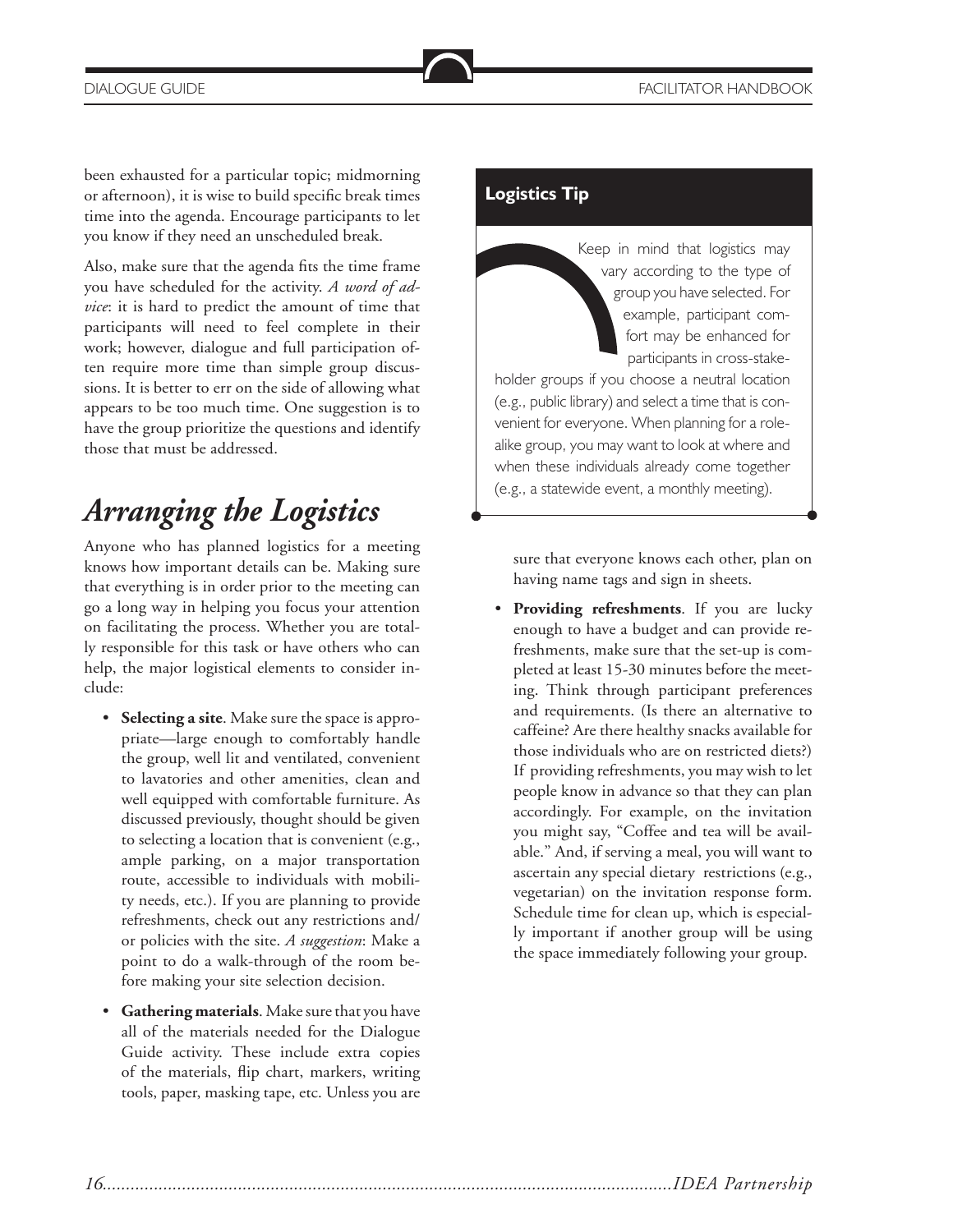

# Convening a Dialogue Guide<br>Activity

#### *How Facilitators Can Ensure Meaningful Participation*

The Dialogue Guide format is intended to help stakeholders feel positive about:

- creating dialogue;
- building shared meaning; and
- generating solutions to issues of mutual importance.

Facilitators are responsible for shepherding activities that continue the group's initial work, such as providing opportunities to invite others into the dialogue and providing opportunities for participants to develop deeper understanding.

Throughout the Dialogue Guide activity, facilitators can enhance the process by what they say and do. Consider these scenarios:

*Most of the group members had never met face-to-face before. As participants arrived, the facilitator noticed that they clung to those people whom they knew, using body language to keep others at bay. Being respectful of the participants' lack of comfort, the facilitator began by sharing her own feelings about entering a new group and commended the participants for coming to the event. She then posed a warm-up activity in which participants were invited to meet others in the room fi nd someone who is wearing the same color shirt or sweater and discuss a set of questions; now with your partner, fi nd another duo and introduce yourselves to*  them; now find a foursome.... During the activity, the facilitator noticed people *smiling and exchanging information.* 

*Two participants in the group seemed to dominate the dialogue. The facilitator noticed that some of the participants were starting to withdraw from sharing. To* 

*…*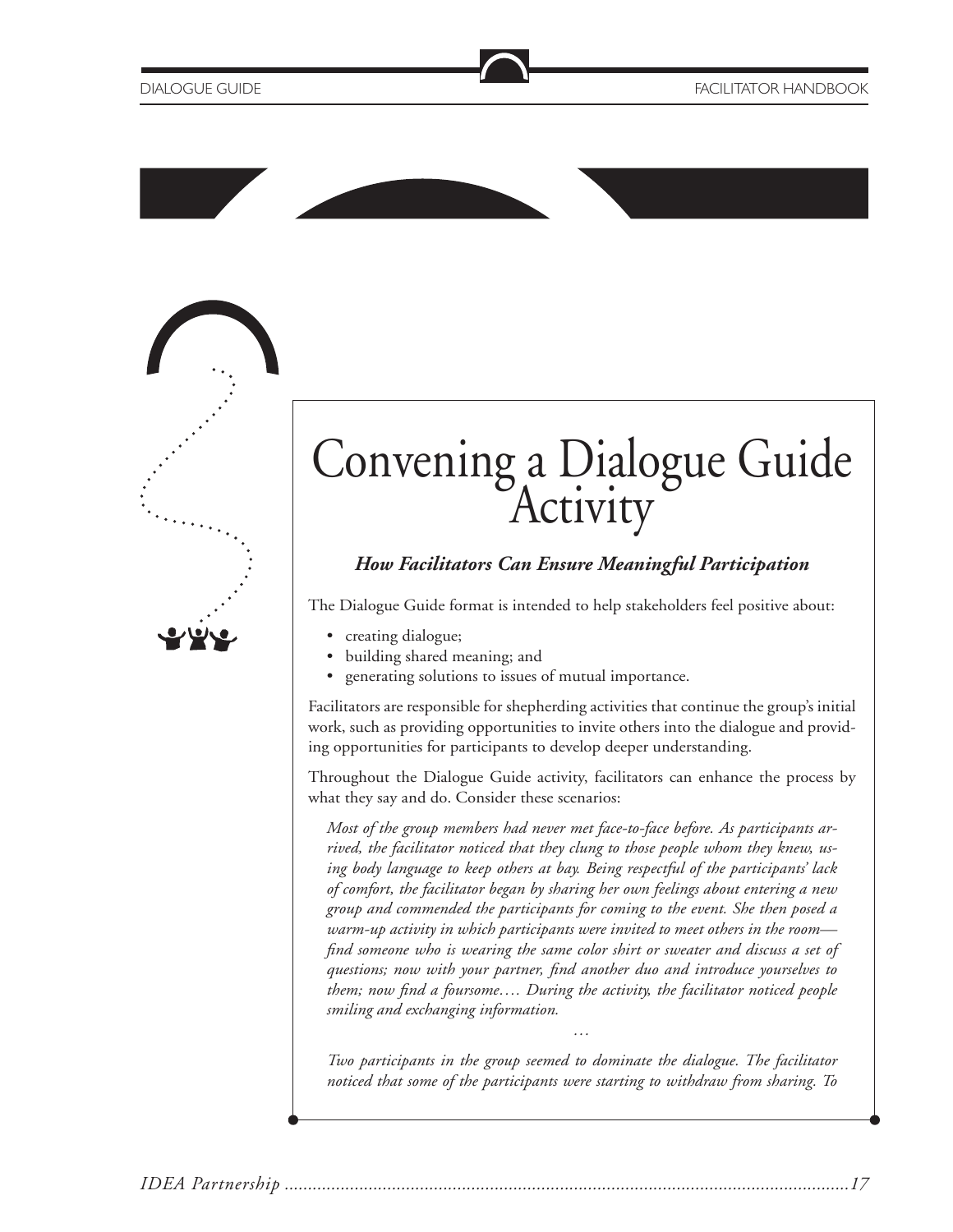*address the group needs, the facilitator acted in the following way. First, to acknowledge the contribution of one of the dominating participants, the facilitator restated what she had said. Next, he reminded the group of the group rule, "We will take personal responsibility for sharing our views and ideas in an equitable way." He then asked to hear from participants who had yet to contribute.* 

In both cases, the facilitator anticipated possible challenges to the dialogue process and acted in a respectful way. Following are some ways facilitators might enhance the Dialogue Guide process. The suggestions are organized according to four main facilitator tasks:

- establishing trust;
- maximizing participation;
- focusing on action; and
- redirecting the process as needed.

[*Note*: The suggestions that follow are not all-inclusive. They are offered as a starting point for stimulating ideas about facilitation strategies. You are encouraged to share your own ideas and to check out the ideas of others on the IDEA Partnership website at **http://ideapartnership.org**.]

# *Establishing Trust*

Dialogue Guide activities are designed to provide a way for stakeholders to interact and contribute ideas in a safe environment—one that is not characterized by power struggles or distrust. The success of Dialogue Guide activities depends, in large part, on the ability of group members to build trust and create a safe place to take risks. They must see each other as co-collaborators and learn to ask for and share perspectives in non-judgmental ways.

Facilitators can do much to help participants establish trust. Following are several examples:

• **Build trust activities into the agenda**. As was discussed in the previous section, certain agenda components—setting the tone with welcomes and greetings, making intro-

ductions, setting ground rules, sharing reflections—help to establish a safe environment that is conducive to dialogue. As you plan your agenda, think about how you might design each of these components to support participants.

- Stress confidentiality. Sensitive issues and feelings may arise during the course of meaningful dialogue. It is important to discuss confidentiality with participants when orienting the group to dialogue. At critical times during the dialogue (e.g., an emotional interchange, an example that inadvertently revealed the identity of an actual person), you may want to remind participants of the need to keep information confidential.
- **Facilitate the process in a neutral way**. Facilitators should use and encourage the use of plain, jargon-free and person-first vocabulary. Encourage participants to offer preferred terms if a biased or offensive word or phrase arises during dialogue.
- **Ensure equal weight to all perspectives**. There may be a history of adversarial relations among some participants. In such cases, participants may come to the Dialogue Guide activity with certain biases, either about specific individuals or about a particular group in general. It is important to acknowledge the perceived social hierarchy (e.g., different members perceived as representing groups with different values or status) by taking extra care to ensure that all group members feel respected. Be sensitive when such issues exist and respond accordingly. Keep in mind that you may have to take things more slowly than planned to ensure that everyone feels comfortable.

# *Maximizing Participation*

In Dialogue Guide groups, everyone is an expert within his or her own context and each individual has valuable input. Facilitators create a safe environment that enables participants to speak hon-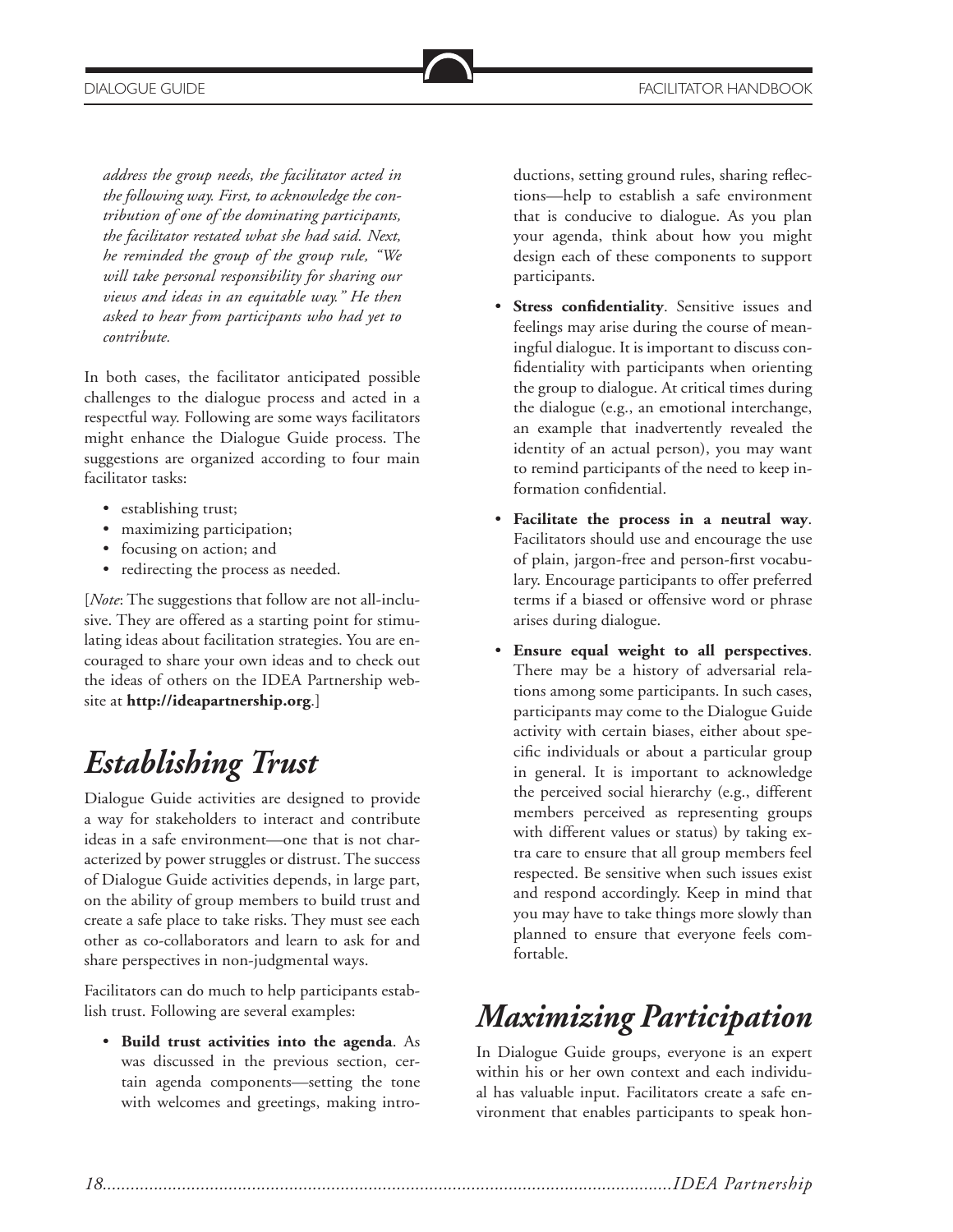estly while considering how others might feel. Ask yourself, "How would I feel as a participant?" and "What can I do to foster a positive feeling?" For example, cross-stakeholder Dialogue Guide activities bring people together who have different roles and responsibilities but who share a common interest in the topic. In these groups, facilitators often spend considerable time helping participants form connections with one another.

The following suggestions, which are not all-inclusive, are offered to help stimulate your thinking about strategies that may increase participation.

#### *Focus on the Elements of Dialogue*

As discussed previously, dialogue has several defining characteristics. Facilitators can help participants by articulating these characteristics and then drawing attention to them throughout the dialogue. Consider these examples:

- **Examining/questioning assumptions**. After participants have brainstormed or shared initial reactions to the issue, ask them to examine any assumptions underlying the different viewpoints. ("What beliefs support these views?" "Are some beliefs felt to be stronger than others?") Facilitators can help extend the dialogue by asking participants to consider what they know and feel about the different perspectives. For example, a facilitator might pose the following questions: "What do we know about the viewpoint?" "What more do you want to know about the viewpoint?" and "What have we learned about the viewpoint?"
- **Seeking common ground/consensus**. After discussing various viewpoints, ask participants to determine any common ground. ("What do the different perspectives have in common?" "What themes cut across all suggestions?") Facilitators can encourage the dialogue by drawing attention to how people often use different words to describe the same thing. For example, a facilitator may start this line of dialogue by reminding participants

that everyone is concerned about improving results for students and then asking, "What else do we have in common?"

• Reflecting. Provide ample time for ongoing reflection throughout the course of the Dialogue Guide activity. This is often accomplished by pausing periodically to think about a topic or perspective. At the end of the Dialogue Guide activity, facilitators often draw on participants' reflections to extend the dialogue. For example, after an individual has shared what he or she has learned (e.g., a principal states her relief that others share her concern about using data to make decisions), the facilitator might encourage the group to consider how they might use that perspective to stimulate dialogue with others.

#### *Facilitate Interaction*

Facilitators keep participants moving toward the goals. Using cues from the participants (e.g., facial expressions, body language, verbal input, etc.), facilitators keep a comfortable pace and alter it as necessary. For example, a facilitator may allow more time for a question that is eliciting interest, substitute a line of questioning when it appears that the topic has been exhausted, or introduce an ongoing reflection opportunity when participants need to sort out too many perspectives.

Facilitation strategies are used to help keep participants on task and involved. General facilitation strategies include:

- **Communicating respect**. Use individuals' names, make eye contact and give credit for participants' ideas. Recording participant viewpoints on flip chart paper is a good way to demonstrate their value and provide a visual for reflection.
- **Listening actively**. Facilitators let speakers know they are listening by facing them, making eye contact as appropriate and using positive or neutral body language. You can let speakers know you heard what they were saying by paraphrasing what they said, com-

#### *IDEA Partnership .........................................................................................................................19*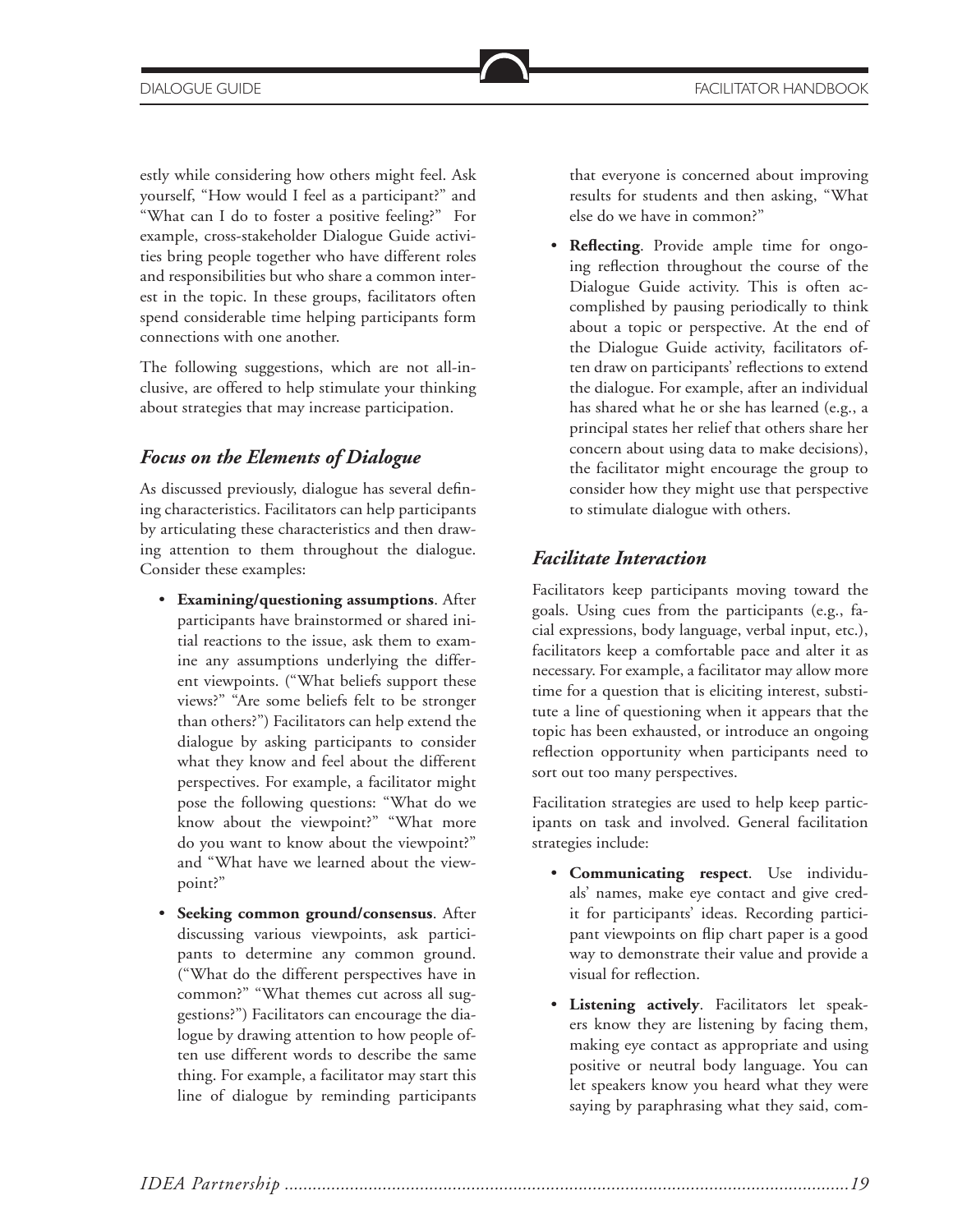menting on a point they made, and/or empathizing (e.g., "That must have been very frustrating for you…").

- **Clarifying points**. Sometimes participants may make statements that are vague or confusing. Or, they may use jargon or technical terms that others do not understand. Facilitators can help by asking for more information or encouraging other participants to feel comfortable asking. For example, you can ask the person to restate what he or she said (e.g., "I am not sure I understand the point completely so could you please say a little more about…"). Or, you might restate what you think you heard and ask for confirmation (e.g., "Let me make sure I understand your position by restating what I think I heard..."). If the clarification involves an emotionally charged statement, then it is important to identify the feeling (e.g., "It seems like you have reservations. Is that an accurate perception?").
- **Summarizing and paraphrasing**. Facilitators should periodically restate—or invite the participants to restate—the major dialogue points and have participants reflect on them. Use this strategy whenever it appears that the conversation on a question has come to an end or as a technique to reorient the group when it is off task.
- **Giving feedback**. Facilitators can use feedback as acknowledgment. ("Everyone seems very invested in this topic—true?" "It's been a long time since we heard from general education teachers and I want to make sure we hear from them on this question.") Make sure that feedback is stated in concrete terms and presented in the spirit of helpfulness.
- **Brainstorming**. When generating ideas, facilitators may use brainstorming to encourage participants to feel comfortable sharing divergent approaches. With brainstorming, participants are encouraged to generate solutions without any evaluation or feedback. Once all of the solutions have been exhausted, then the

group members will review each one in terms of its pros and cons.

• **Helping individuals disagree appropriately**. Disagreement can arise in Dialogue Guide activities. It is the role of facilitators to ensure that disagreements are made appropriately. For example, some groups make a ground rule to "agree to examine common ground underlying disagreements." As a facilitator, you may want to ask the group to suggest positive ways to voice disagreements (e.g., acknowledge the person's right to hold a particular belief, refrain from judging or criticizing a perspective, etc.).

#### *Use Thoughtful Questions*

At the heart of dialogue are the questions that lead to interchange and build real understanding. These kinds of questions are openended and seek to engage participants in building meaning.

In addition to the content focused questions contained in the Dialogue Guides, facilitators may use process questions periodically to help participants stay on task and involved. Examples include:

- **Status questions** help people regroup and reflect. ("How are we doing?" "Do we need more time to reflect?")
- **Invitation questions** encourage people to take responsibility for their participation. ("What do others think?" "What experiences do others have with…?")

Questions that connote a judgment (e.g., "Don't you think that…?") should be avoided.

### *Focusing on Action*

*A team of middle school teachers began a dialogue about the growing number of new students*  in the district who speak a first language other *than English. At the end of the second meeting, they talked about whom they might bring into the dialogue. They decided that other teacher*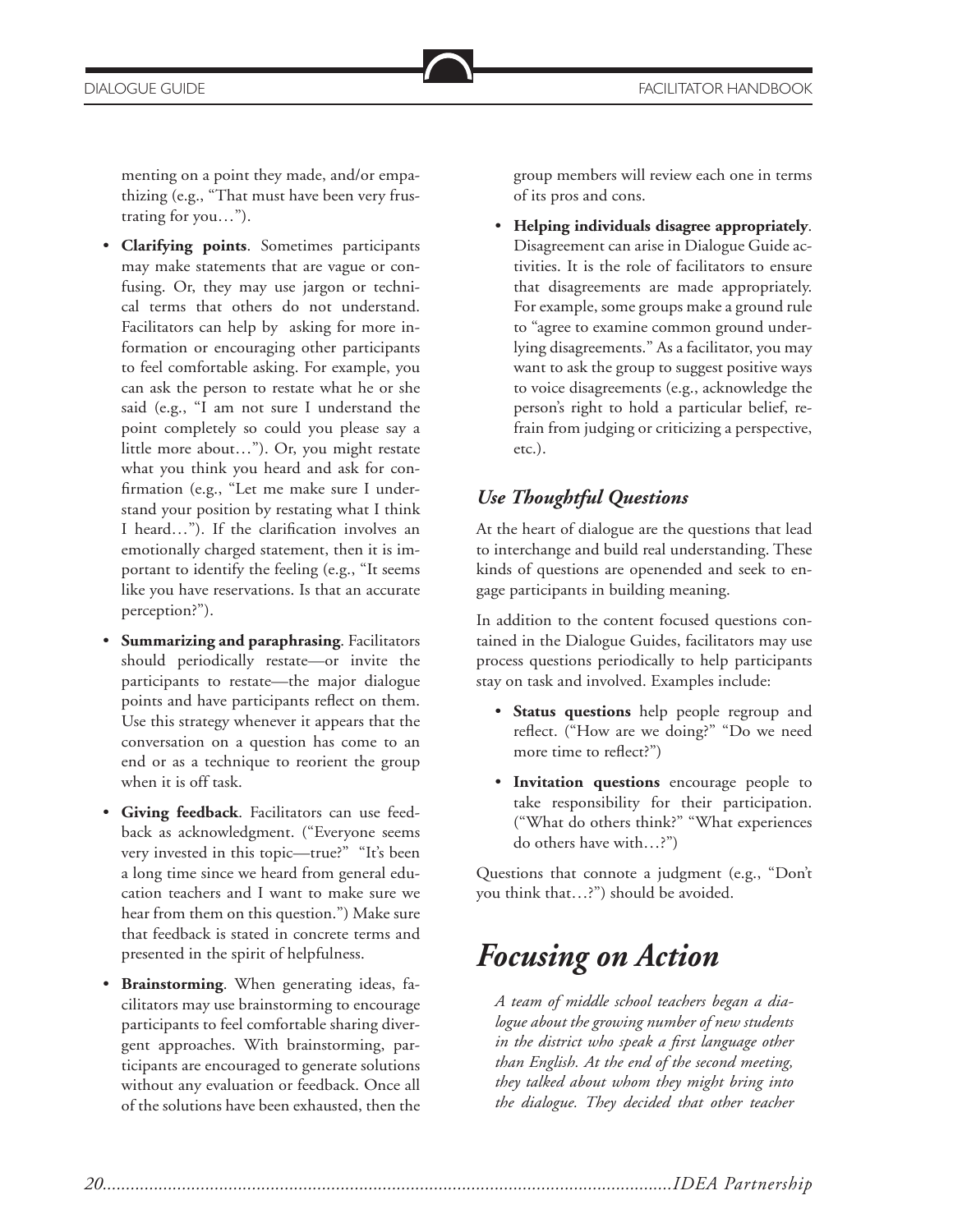*teams would benefi t and made a plan to talk to the administration about designating time for such dialogues. The teachers also felt that families would benefi t from the dialogue. They began planning how they might bring families into the dialogue. One suggestion was to talk with several community leaders about how to support participation.*

*…*

*A professional organization decides to conduct a dialogue on an emerging topic of interest to its membership as part of its state convention. Attendees generate several actions that the group might take—report to local chapters; hold local dialogues on the topic; survey the membership for input on the topic. Participants sign up for tasks. The facilitator agrees to coordinate followup activities by posting all communications on the organization website and creating an electronic bulletin board that will allow participants to keep in touch.* 

A distinguishing feature of the Dialogue Guides is the focus on action. Further dialogue depends on the participants. Participants are expected to take some type of action that is based on what they have learned from the dialogue.

Action can take many forms. For example, the dialogue could lead to:

- **Increased perspective taking**. Facilitators can help by providing participants with opportunities to reflect on their experience (members think about how their perspective compares to the perceptions of others). Formalizing reflection demonstrates its importance and provides an impetus for participants to learn from the reflection of others.
- **Development of new venues for more indepth and collaborative work**. Discuss how the dialogue might be built into other ongoing activities (e.g., in service, professional development, or community capacity building opportunities). In some cases, participants may identify specific tasks to accomplish (e.g., collect information from their respec-

tive constituents; organize a new group meeting). Suggest a follow-up activity (e.g., conference call, face-to-face meeting) in four to six weeks. Invite participants to help you plan it.

• **Recruitment of new audiences to the dialogue**. Encourage a discussion about who else should have dialogue. Ask, "Who else needs to have this dialogue/who else should we bring in?" Encourage participants to suggest how to make it more likely that these new people participate.

### *Redirecting the Process as Needed*

Comprehensive planning—making sure that all logistics have been taken care of, that activities have been developed to support participation and that people feel safe in sharing—can go a long way in ensuring success. Through planning, facilitators are able to anticipate typical challenges and prepare appropriately.

However, no matter how well you have planned, there is always the possibility that the group will get off track at some time. In many cases, the derailment is only minor and the group recovers on its own. But, there may be other times when group members look to you as the facilitator to help get them back on course.

When the process veers off course, you may find it necessary to redirect the group. Following are several suggestions to consider:

• **Repeat directions**. Keep in mind that dialogue will be new to most people. In some cases, there may be misunderstandings or miscommunication regarding the purpose of dialogue. Sometimes it is necessary to repeat directions periodically throughout the course of the dialogue. You may even want to check participant understandings to ensure that everyone is clear.

#### *IDEA Partnership .........................................................................................................................21*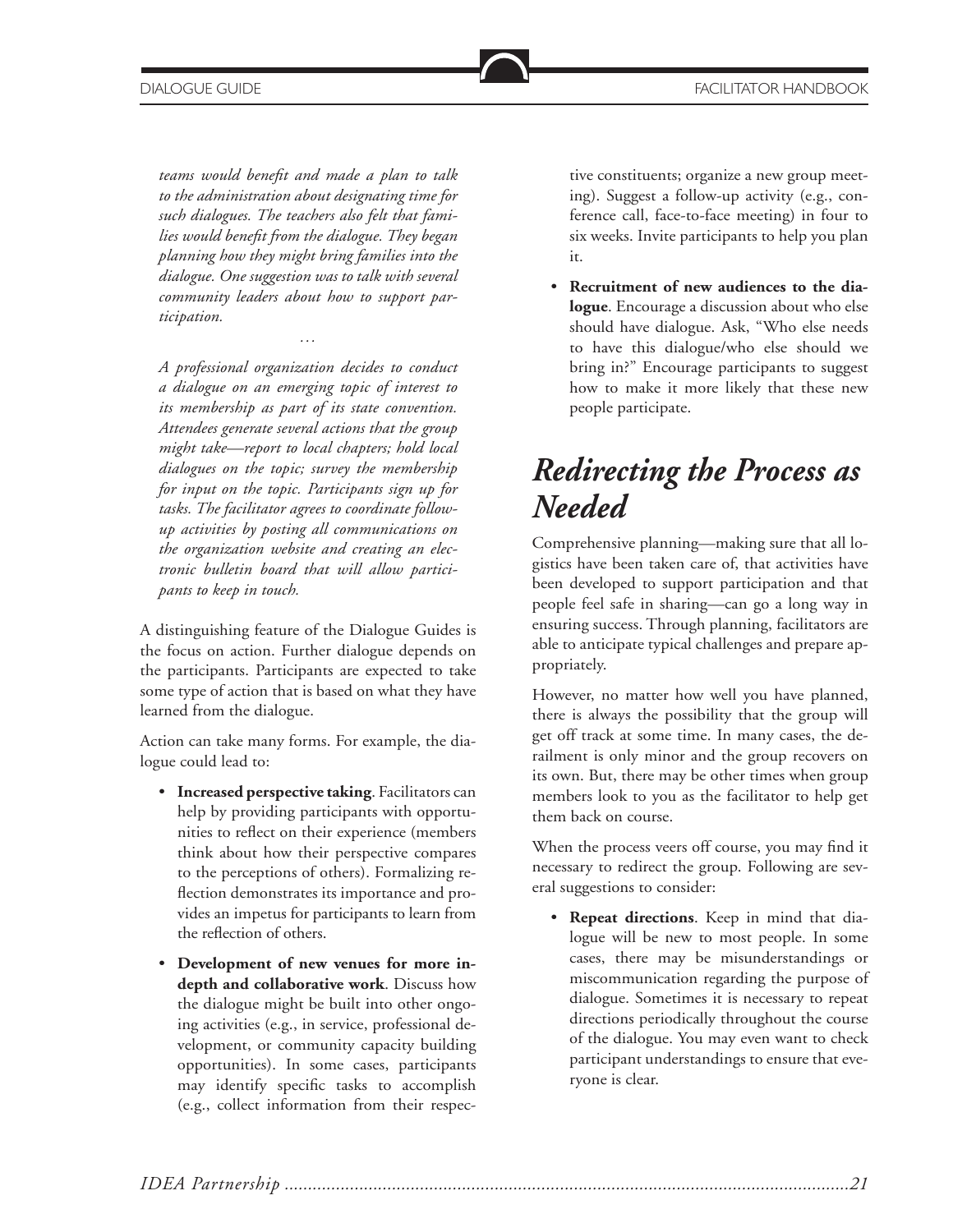- **Remind participants of the ground rules**. Pause periodically and review the ground rules (e.g., after returning from a break, before launching into a new question). You also might consider using ground rules to review the process throughout the dialogue—for example, point to the ground rules that were posted on flip chart paper and ask, "How are we doing?" and "What can we do better next time?"
- **Focus on the big picture of improving results for students with disabilities**. Sometimes it helps to pause and remind people that they have come together because they share a common goal of supporting students with disabilities. Stress commonalities among participants.
- **Keep track of who is contributing and who is not**. Assess the situation by asking yourself, "Has everyone received a fair hearing?" Have several techniques ready to encourage people to share. For example, you might use the technique, *Think, Pair, Share*, in which individuals reflect on a question, then share it with a partner before being asked to debrief in the large group. If one or more individuals are dominating the dialogue, take action by inviting other participants to comment. It might be helpful to refer to any ground rules about equality of participation. If you suspect that some individuals are not participating because of power issues with another group member, consider breaking the group into smaller dialogue groups. After the smaller groups have dialogued, reconvene the larger group and debrief.
- **Move the discussion back on track**. Sometimes participants will begin talking about something that is off topic. Facilitators might respectfully redirect the dialogue back to the topic. For example, they may restate the topic and use a polite segue back to the topic (e.g., "That's an interesting point that helps us acknowledge the magnitude of the

issue. Now, let's return to the central issue, which is…").

- **Check yourself**. Professionally trained facilitators remark that it is sometimes the subtle things they inadvertently do that get the group off track. For example, reflect on your own interactions. Have you unintentionally made a judgment by dismissing someone's input, cutting somebody off too abruptly, giving advice where none was requested, talking too much about your own views, or favoring a particular group of participants? If so, reflect on the situations that tend to trigger these responses and make a conscientious effort to check yourself.
- **Stop inappropriate interchanges**. Sometimes the best way to deal with conflict is to confront it head on. Should a participant act in an inappropriate way (e.g., blaming, shaming, name calling, making personal attacks), remind the group that while the topic is emotional and we might expect conflict as a result of sharing, everyone has agreed to disagree respectfully.

*22..........................................................................................................................IDEA Partnership*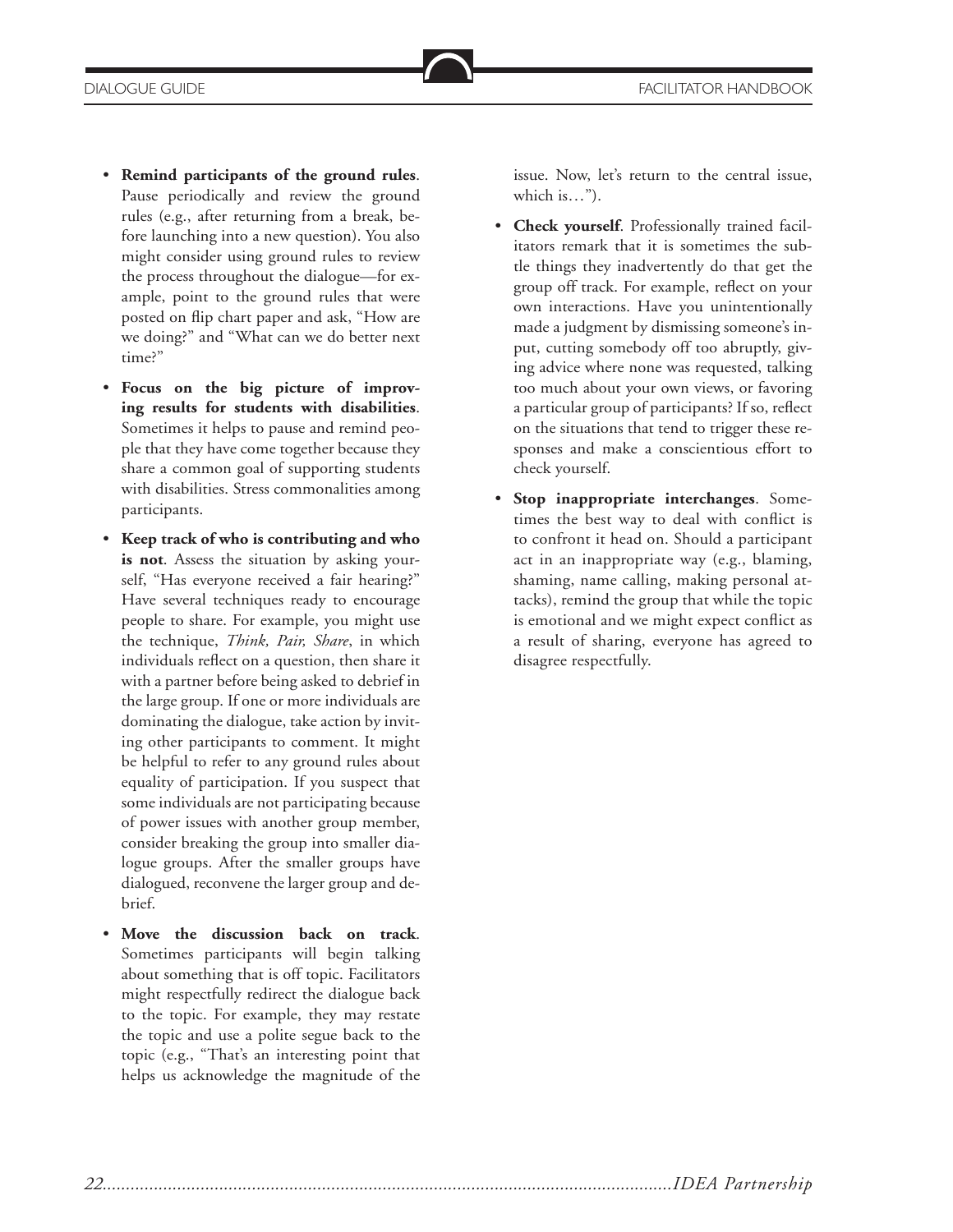

# Taking the Dialogue Guides a Step Further

#### *How Facilitators Can Build Upon the Initial Event*

A Dialogue Guide activity is not intended to be done only once. The goal is for participants to plan actions that can extend past the initial meeting. As was described in the previous section, actions may include learning more, inviting others to dialogue and planning new venues for dialogue.

Helping participants stay connected and continue the work they began together are key activities. Examples include:

- **Coordinating follow-up**. Develop a plan to keep participants involved in carrying out decisions taken by the group. Share progress routinely.
- **Helping participants build a network**. Assist individuals in staying connected. Start an electronic bulletin board, phone tree, or other communication network.
- **Empowering others to lead**. Discuss ways in which individuals can help to stay in touch with one another and take on responsibilities for future actions. This may involve identifying individuals to serve in facilitative roles.

As a facilitator, you may wish to stay involved and support these future activities. Or, you may prefer to turn over future activities to another individual. Sometimes it may not be possible to engage in organized follow-up activities. In any case, facilitators are encouraged to make these topics a focus of discussion during the Dialogue Guide activity.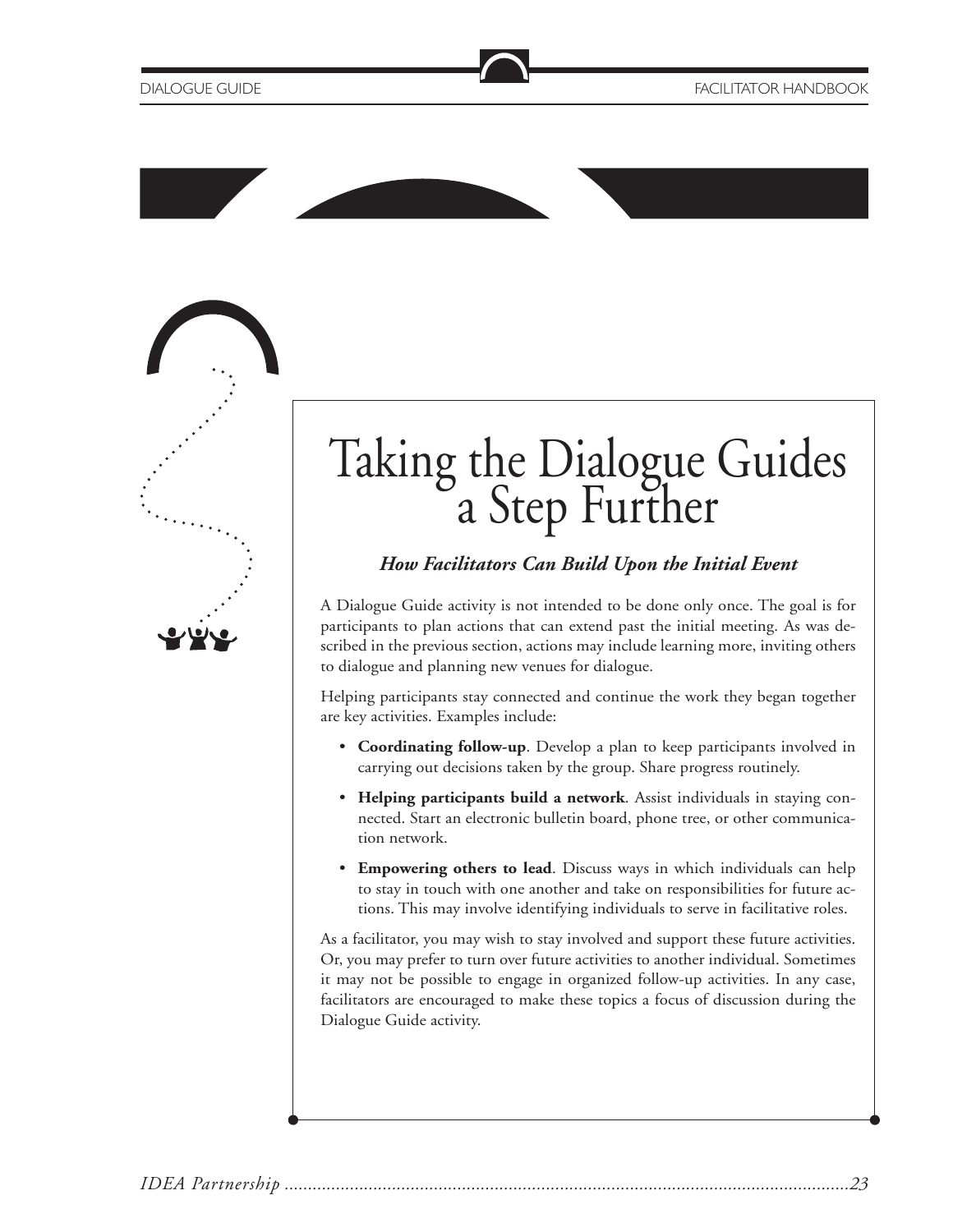### *Sharing Your Experiences*

You are invited to share your experiences with colleagues across the country who are engaged in Dialogue Guide activities. The IDEA Partnership is committed to building on the experiences and learnings of Dialogue Guide facilitators and participants. Your experiences, and the experiences of your group participants, will be used to inform future Dialogue Guide activities. To assist facilitators and participants in sharing feedback and ideas, the IDEA Partnership has developed a website [**http:// ideapartnership.org**] where you can:

- **Share reactions**. Ongoing feedback provides a forum in which everyone can continue to grow and learn. Thoughtful feedback can stimulate ideas and reflection in others. It can also lead to solutions and other insights.
- **Post materials and techniques**. For example, have you designed a strategy or tool (e.g., invitation, welcome activity) that worked particularly well? The website will serve as a repository for ideas that may prove useful.
- **Learn about new types of Dialogue Guides**. The IDEA Partnership is considering ways to help Dialogue Guide participants stimulate deeper dialogue in a topic area. One idea is to develop *Issues Packages*, which are two or more connected documents. Examples include school climate and behavior and culturally and linguistically diverse students. As with the current Dialogue Guides, stakeholders will develop these Issues Packages using their own expertise and by drawing on the feedback/experiences of participants in the initial Dialogue Guide activities. Stay tuned.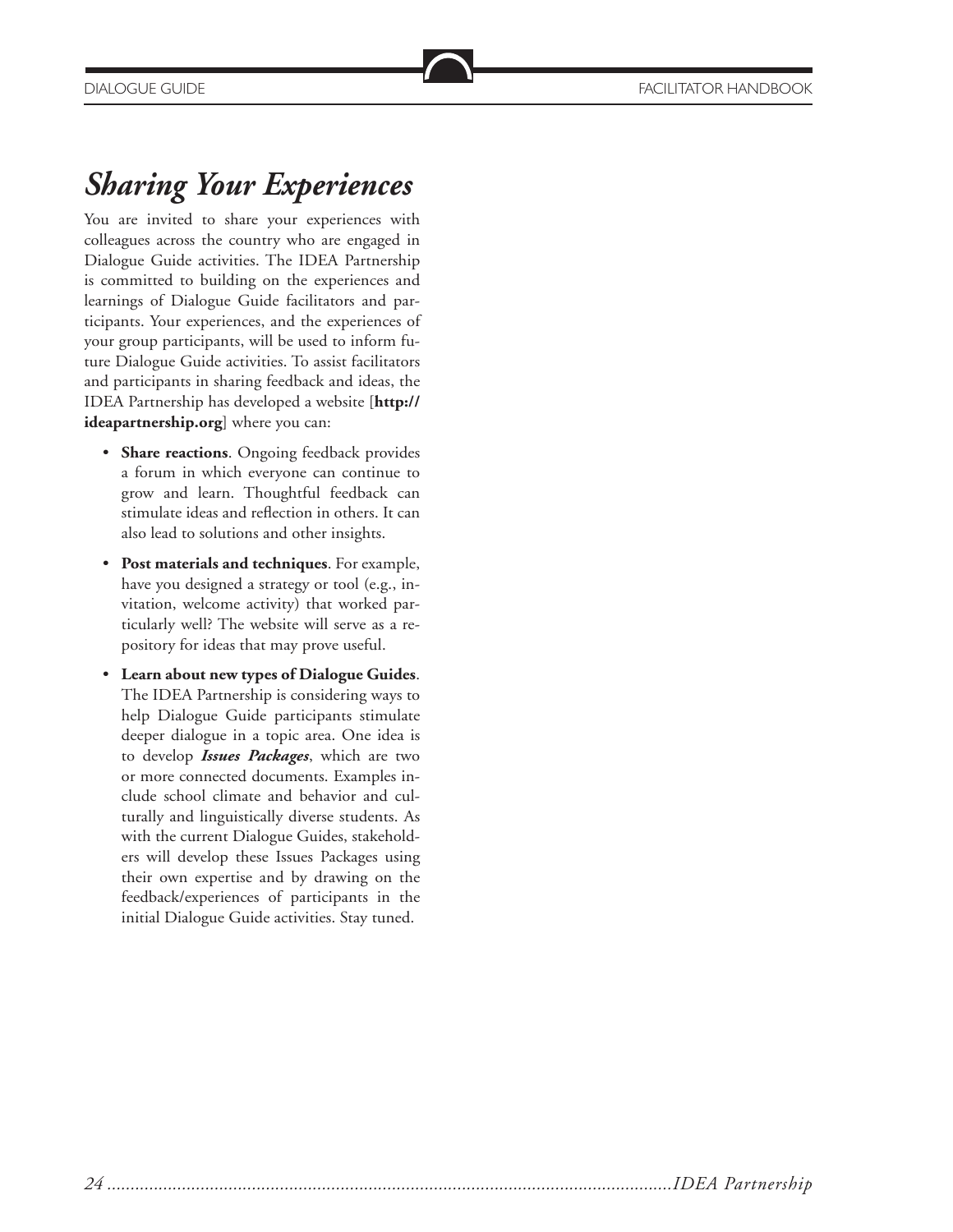

# Acknowledgments

The IDEA Partnership—a project funded by the U.S. Department of Education, Office of Special Education Programs (OSEP) and housed at the National Association of State Directors of Special Education (NASDSE)—brings state agencies and 55 national organizations together through shared work and learning. The following IDEA partners provided the content and expertise for the *Dialogue Guide Facilitator Handbook* through a series of conference calls and meetings.

#### *IDEA Partnership Organizations*

American Federation of Teachers American Occupational Therapy Association American School Counselor Association American Society for Deaf Children American Speech-Language Hearing Association American School Health Association Council of Administrators of Special Education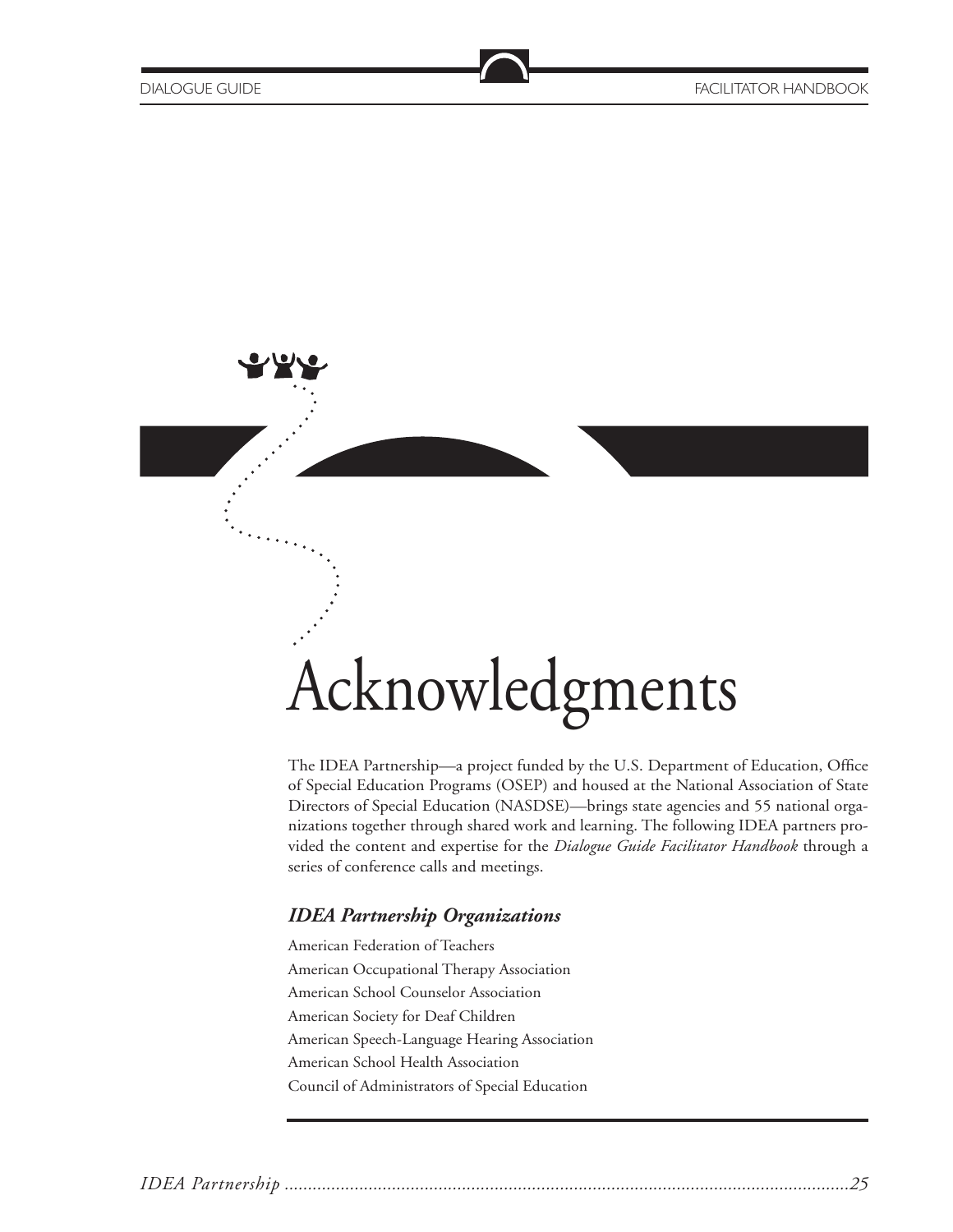Council of State Administrators of Vocational Rehabilitation Council for Exceptional Children Easter Seals Federation of Families for Children's Mental Health Learning Disabilities Association of America National Alliance of Black School Educators National Association of Elementary School Principals National Association of School Psychologists National Association of Secondary School Principals National Association for Bilingual Education National Coalition for Parent Involvement in Education National Conference of State Legislatures National Education Association PACER, Inc. School Social Worker Association of America

#### *State Partners*

Cross-state Transition Community of Practice

#### *Technical Assistance and Dissemination Network and National Study Partners*

National Dissemination Center Southeast Regional Resource Center National Longitudinal Transition Study 2 Study of State and Local Implementation and Impact of the Individuals with Disabilities Education Act

Under the guidance of Debra Price-Ellingstad (OSEP Project Director) and Bill East (NASDSE Executive Director), the IDEA Partnership staff contributed to this handbook with assistance from George Washington University interns, Maura Burke, Jessica Forman, and Suzanne Smith.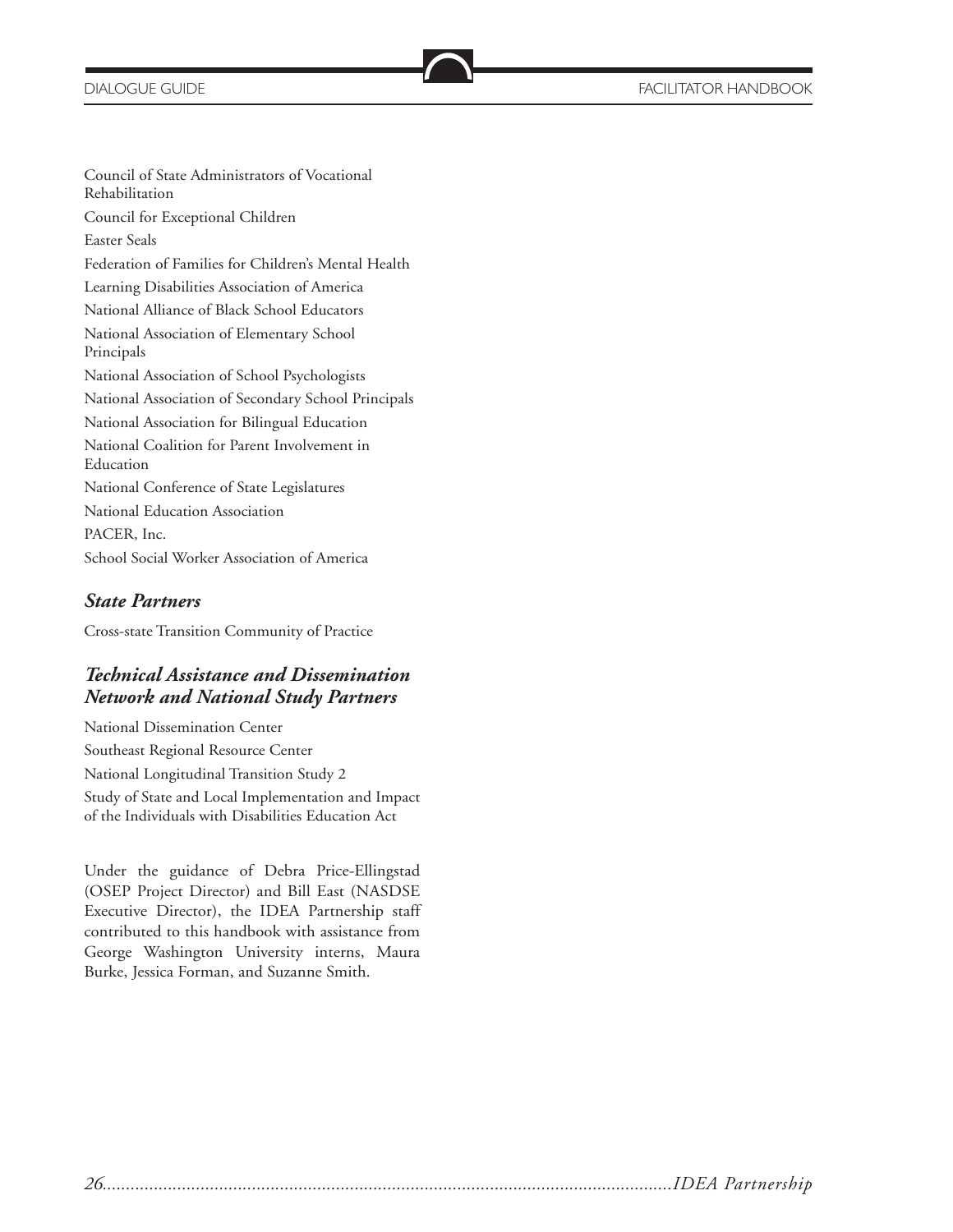# *The IDEA Partnership*

- 100 Black Men of America, Inc.
- American Association of Colleges for Teacher Education
- American Association of People with Disabilities
- American Association of School Administrators
- American Federation of Teachers
- American Occupational Therapy Association
- American School Counselor Association
- American School Health Association
- American Society for Deaf Children
- American Speech-Language-Hearing Association
- Association for Career and Technical Education
- Association for Supervision and Curriculum Development
- Children and Adults with Attention Deficit/ Hyperactivity Disorder (CHADD)
- Council for Exceptional Children
- Council of Administrators of Special Education (CASE)
- Council of Chief State School Officers (CCSSO)
- Council of State Administrators of Vocational Rehabilitation (CSAVR)
- Division for Early Childhood
- Easter Seals
- Education Commission of the States
- Family Voices
- Federation for Children with Special Needs
- Federation of Families for Children's Mental Health (FFCMH)
- Higher Education Consortium for Special Education
- Learning Disabilities Association of America
- National Alliance of Black School Educators
- National Association for Bilingual Education
- National Association for Parents of Children with Visual Impairments
- National Association for the Education of Young Children
- National Association of Elementary School Principals
- National Association of Pupil Services Administrators
- National Association of School Psychologists
- National Association of Secondary School Principals
- National Association of State Boards of Education
- National Association of State Directors of Special Education
- National Association of State Mental Health Program Directors
- National Association of State Title I Directors
- National Coalition for Parent Involvement in Education
- National Conference of State Legislatures
- National Council on Independent Living
- National Down Syndrome Congress
- National Down Syndrome Society
- National Education Association
- National Fiesta Educativa
- National Governors' Association
- National Head Start Association
- National Indian Child Welfare Association
- National Mental Health Association
- National School Board Association
- PACER Center
- Part C Coordinators: Infant & Toddler Coordinators Association
- School Social Work Association of America
- TASH
- The Arc
- United Cerebral Palsy Association